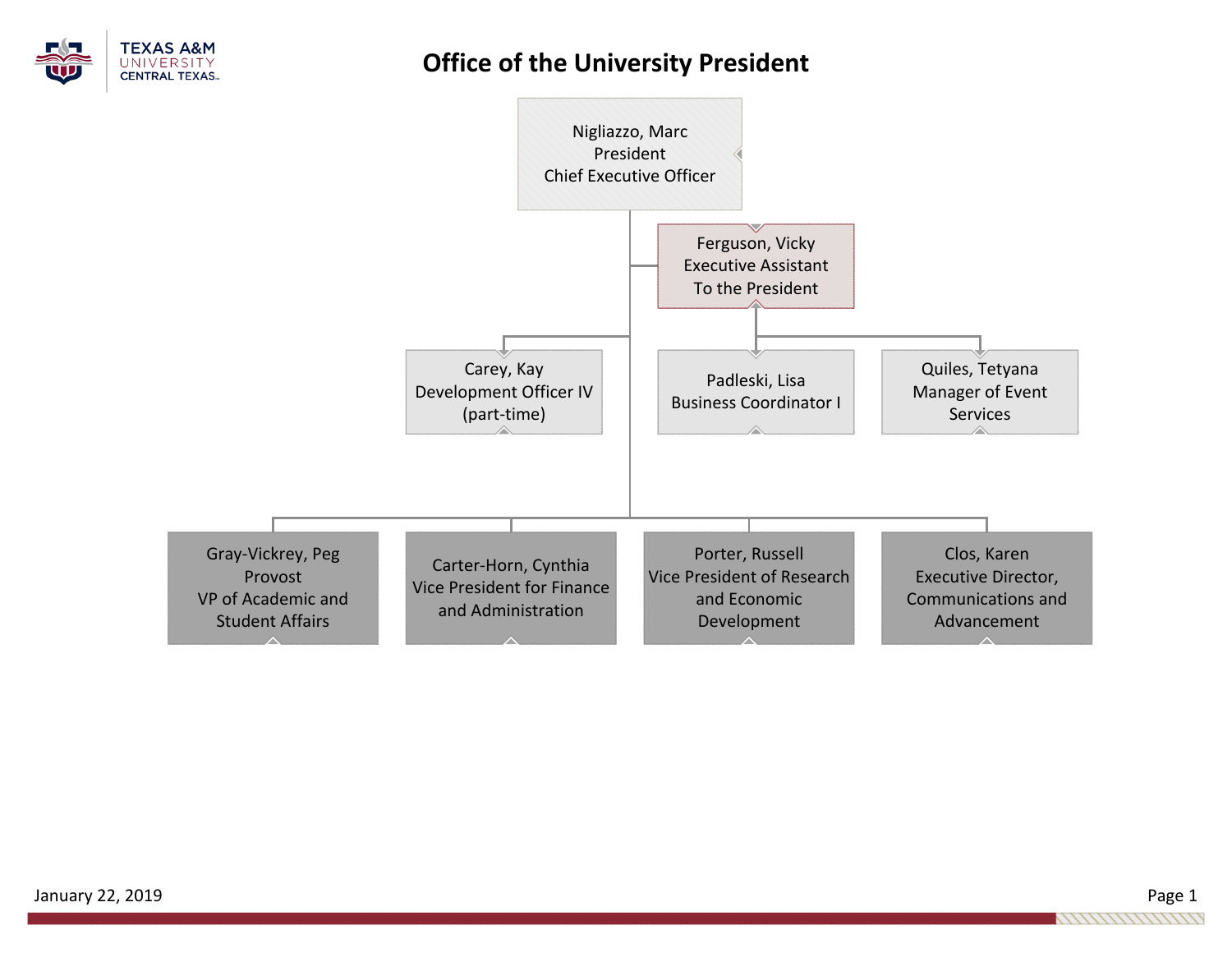

# **ProvostVice President for Academic and Student Affairs**

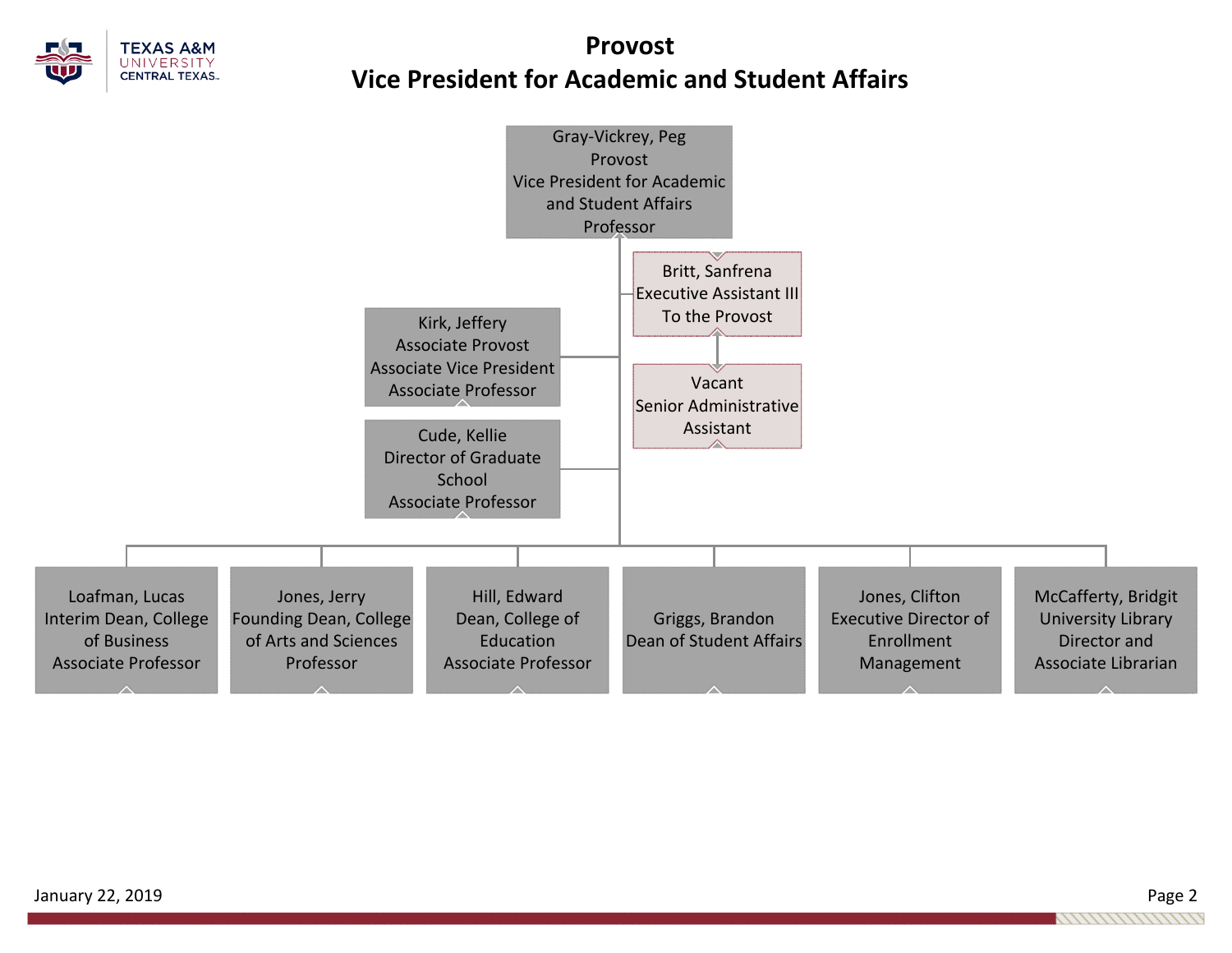

# **Associate Provost Associate Vice President for Academic Affairs**

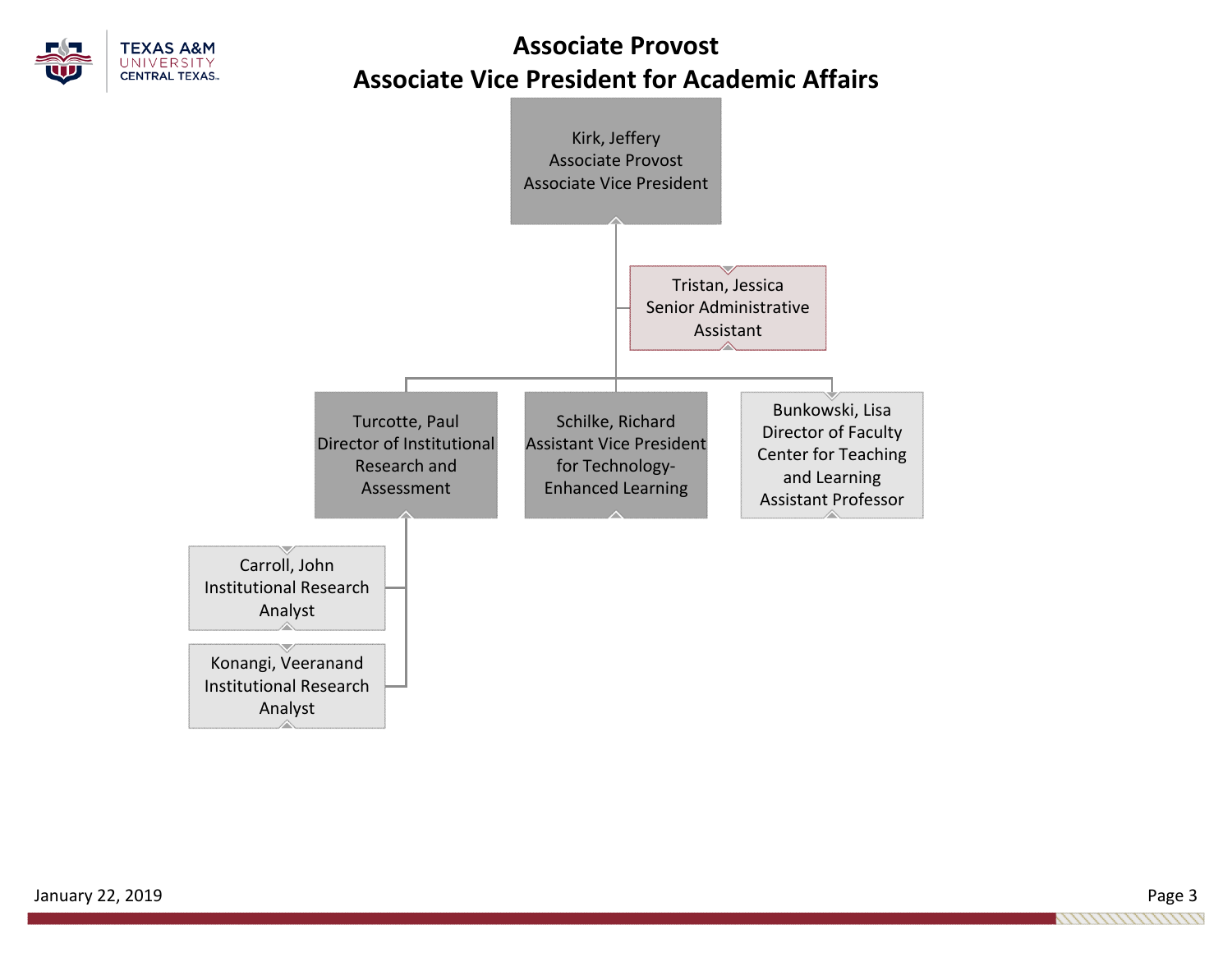

## **Technology Enhanced Learning**



January 22, 2019 Page 4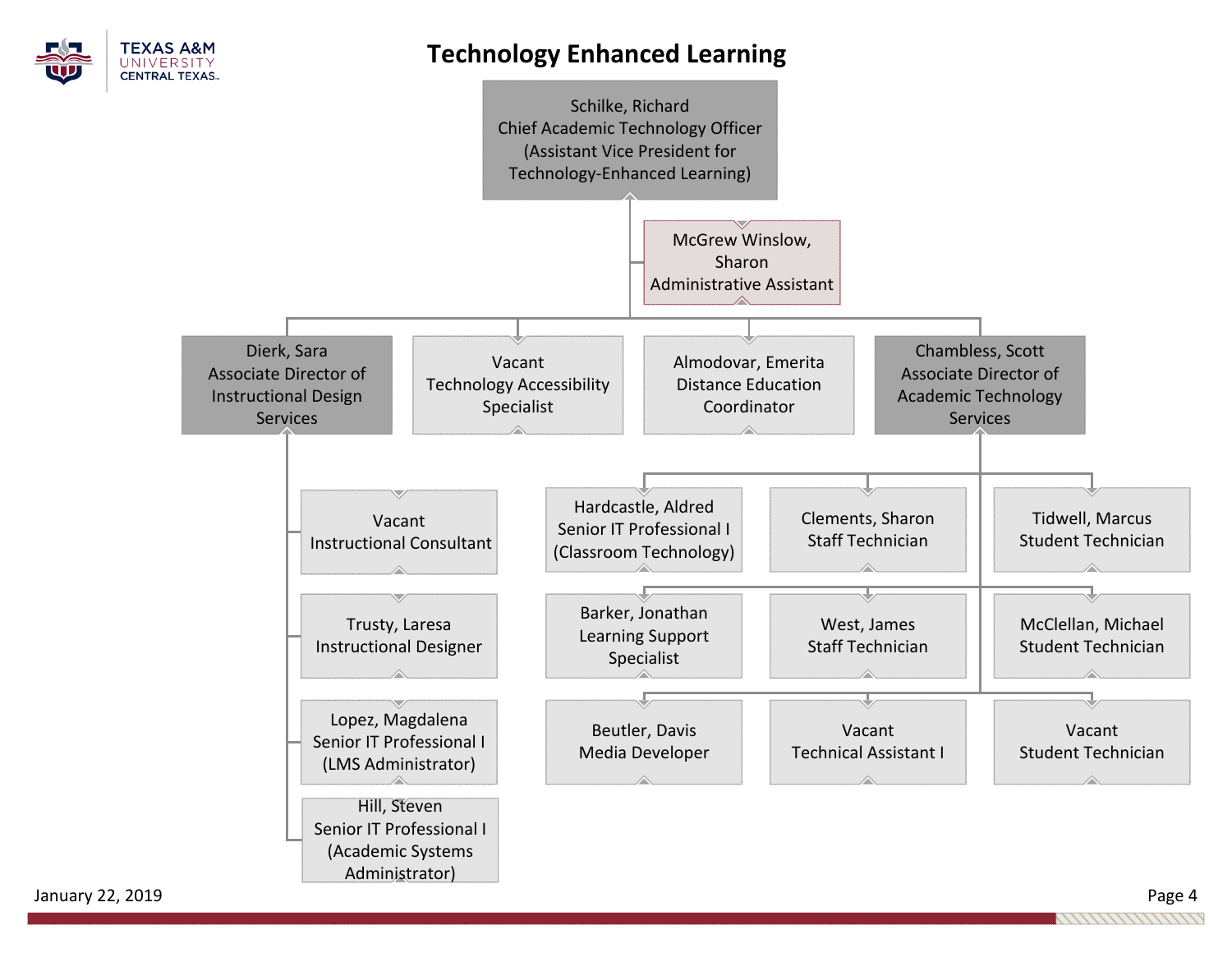

## **Graduate School**

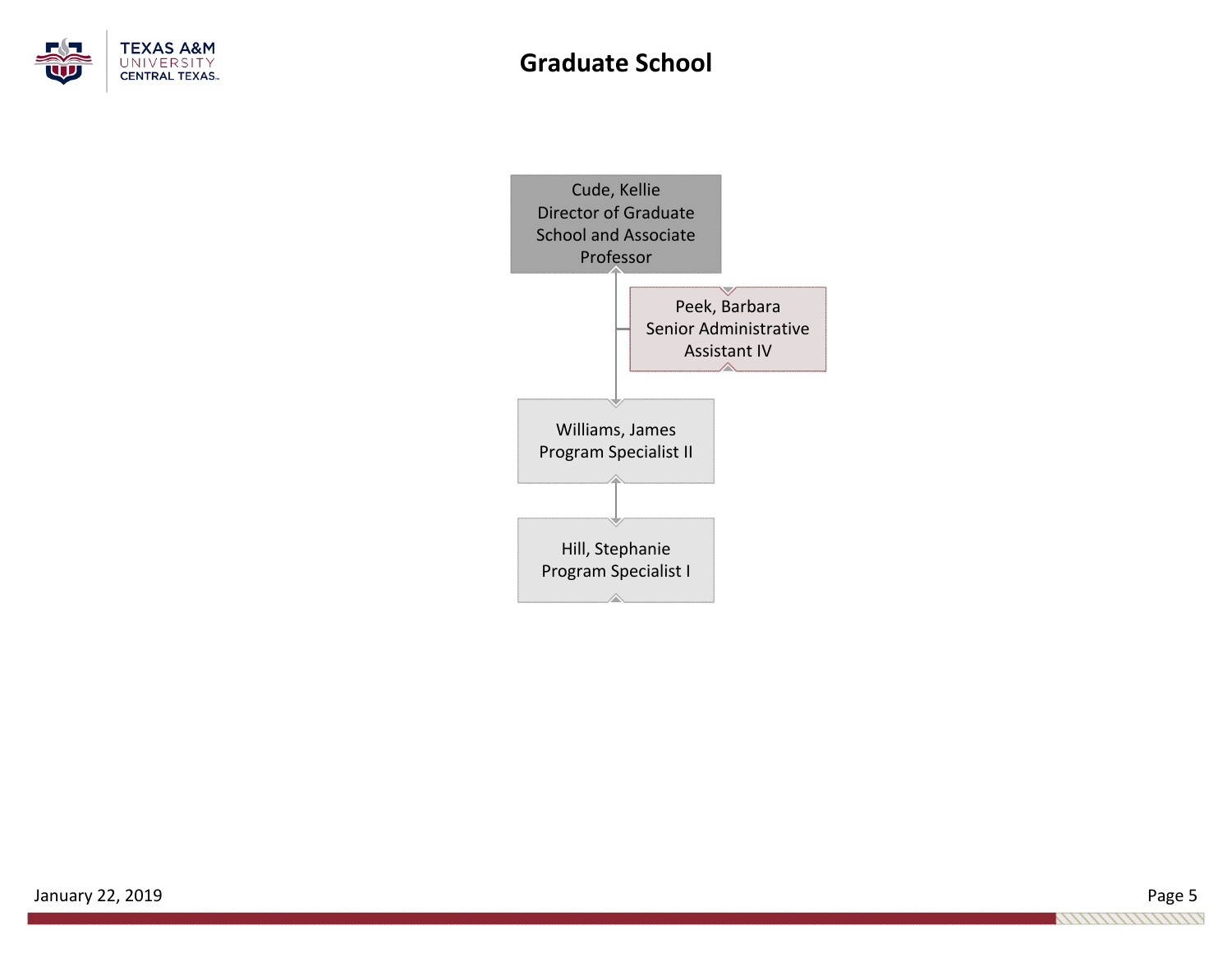

## **College of Business Administration**

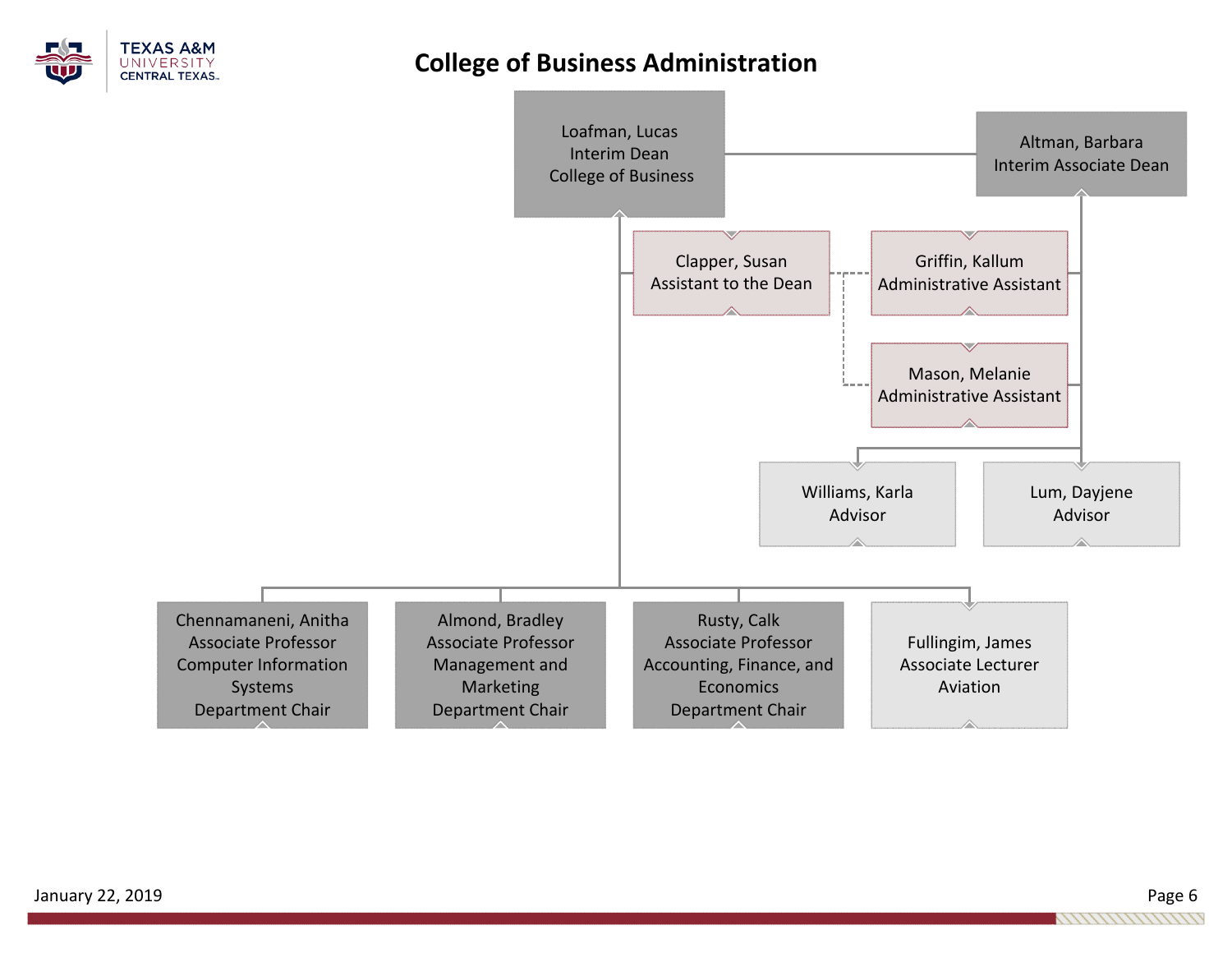

# **College of Business Administration Computer Information Systems**

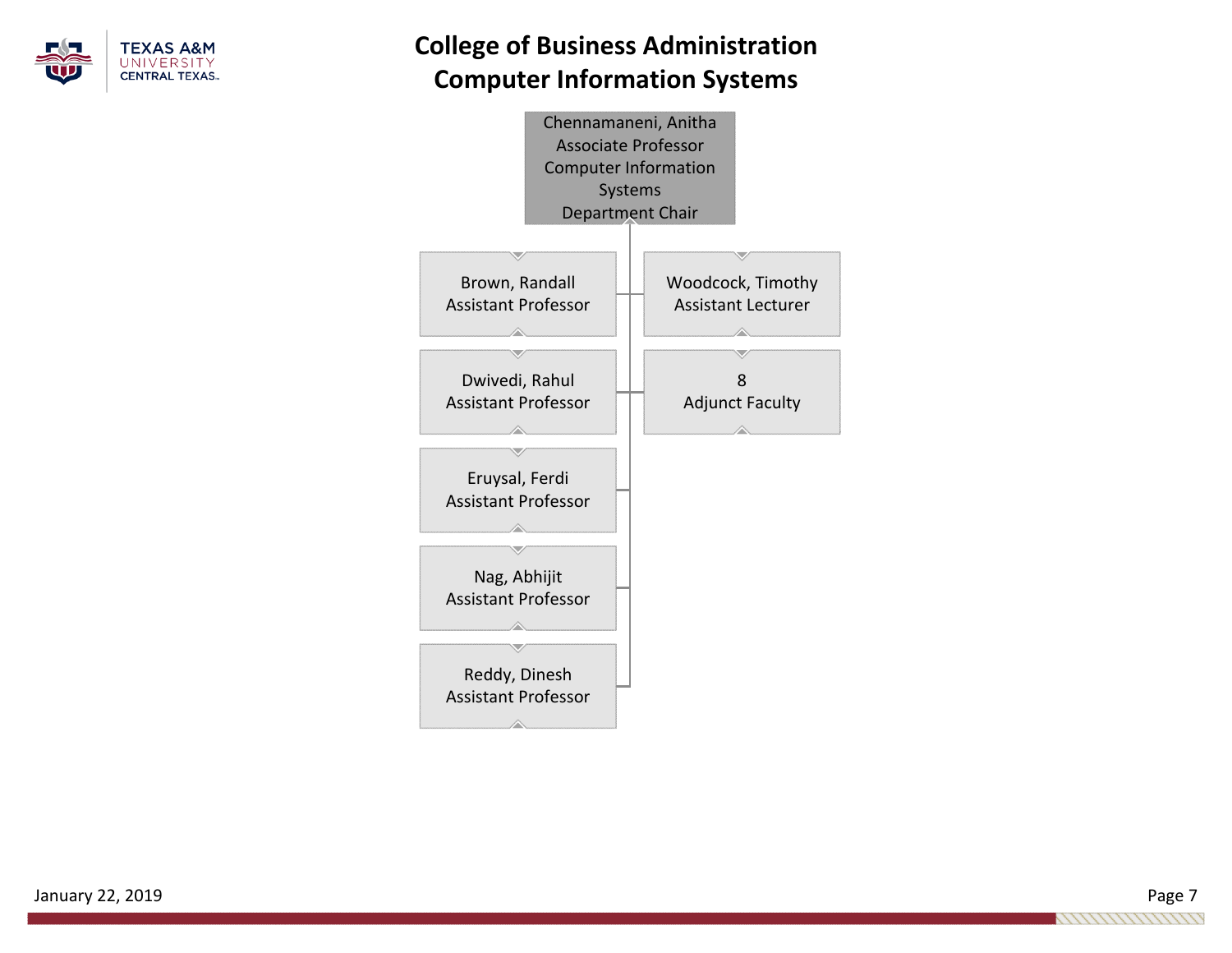

# **College of Business Administration Management and Marketing**

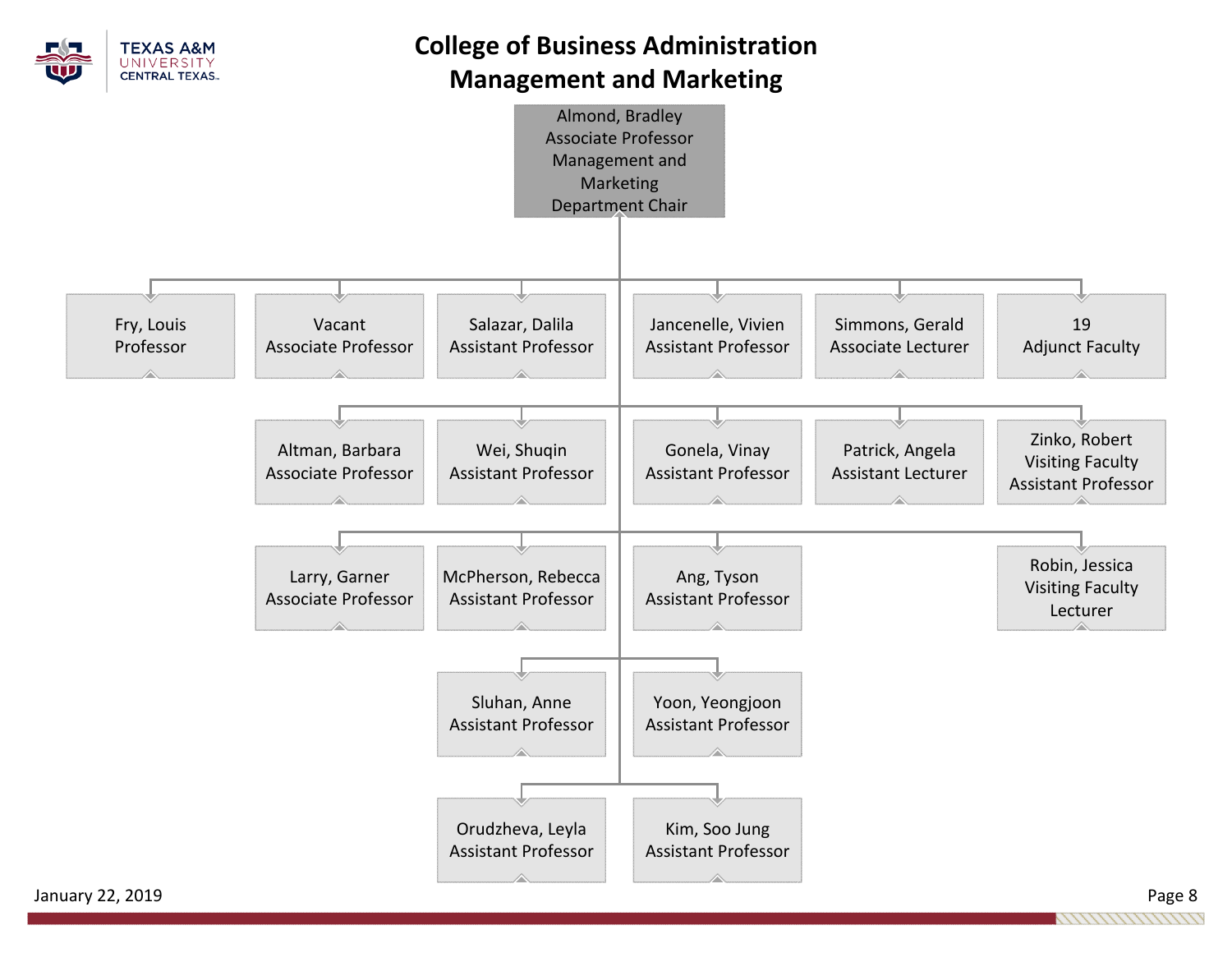

# **College of Business Administration Accounting, Finance, and Economics**

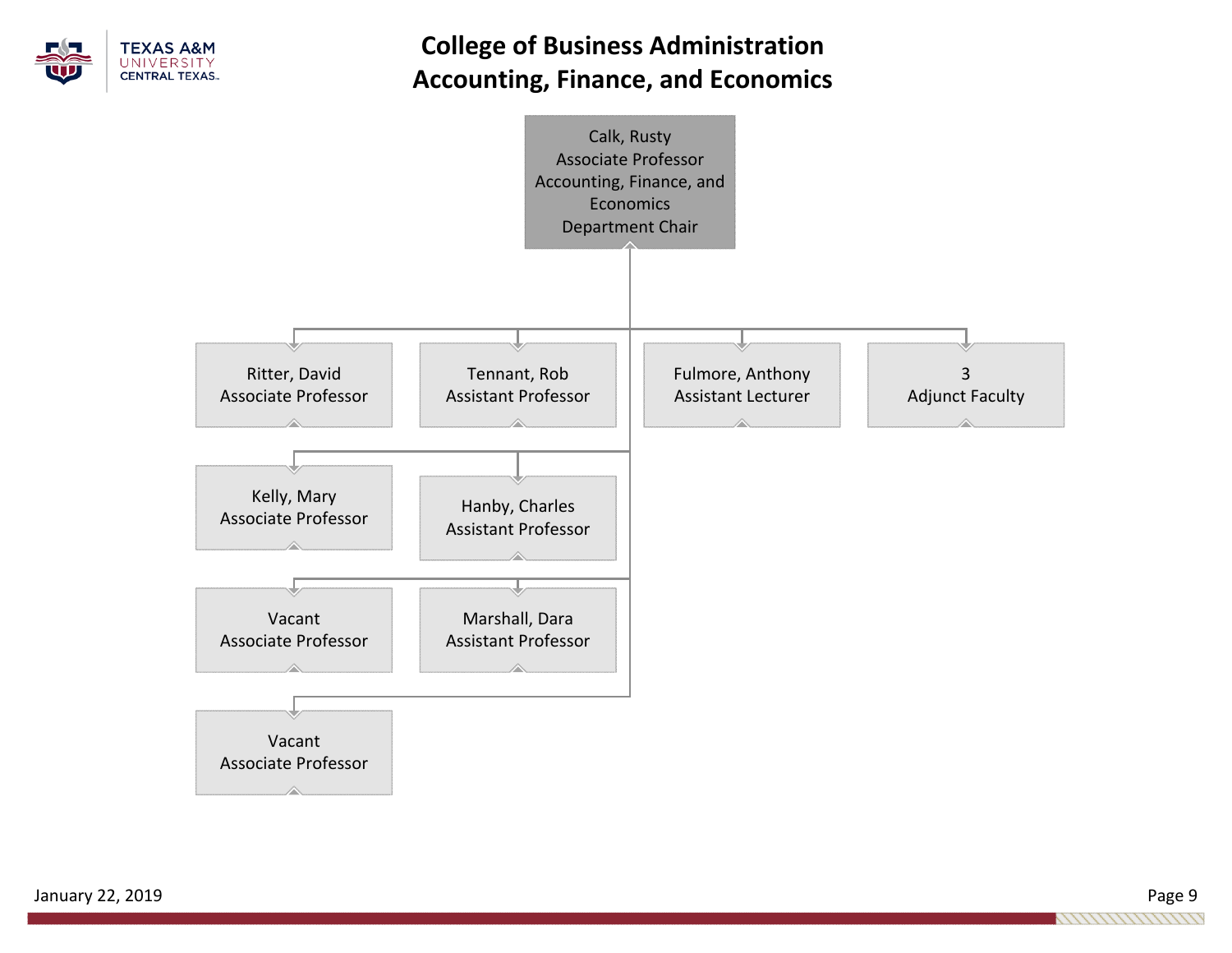

## **College of Arts and Sciences**

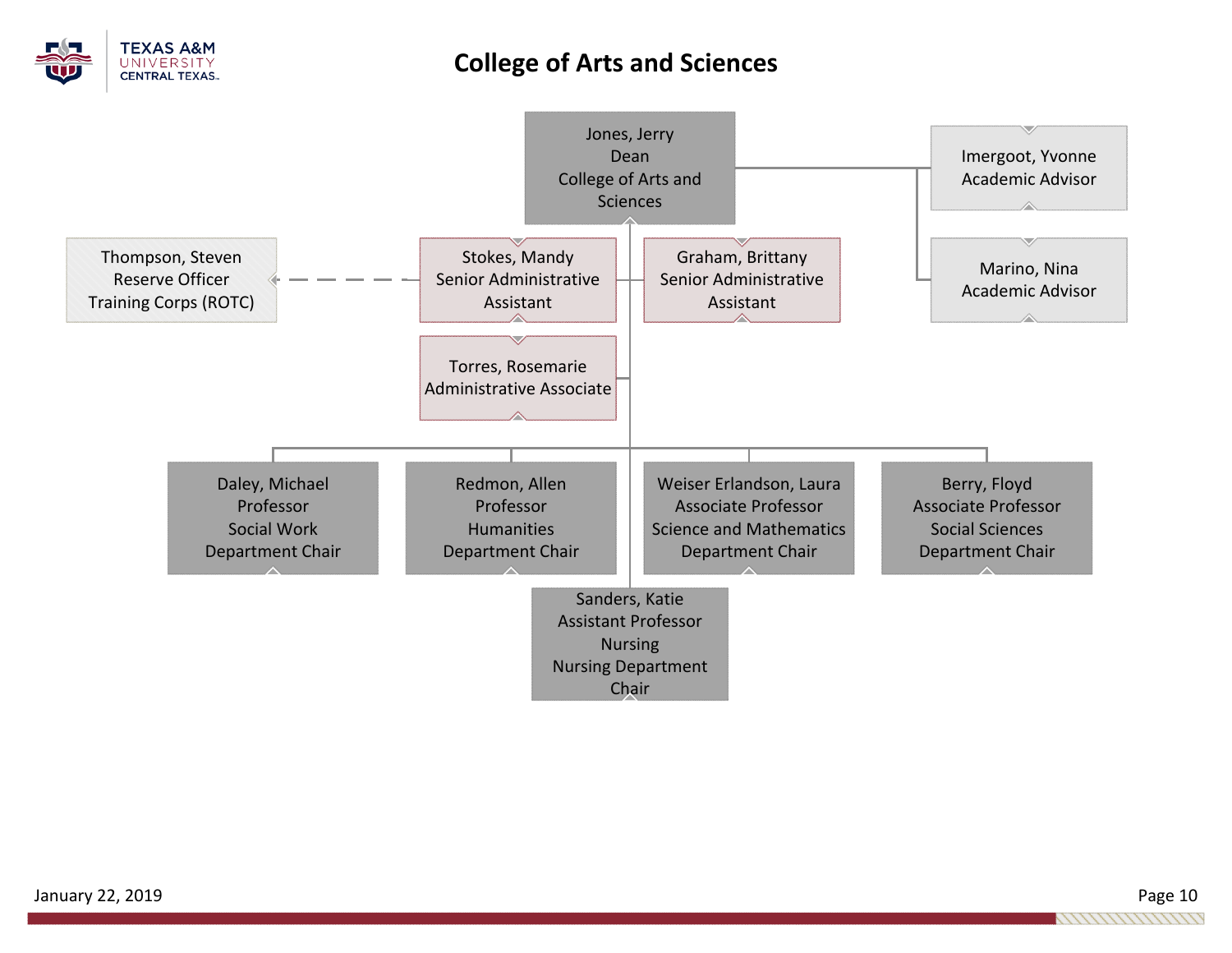

# **College of Arts and Sciences Social Work**



January 22, 2019 Page 11 1111111111111111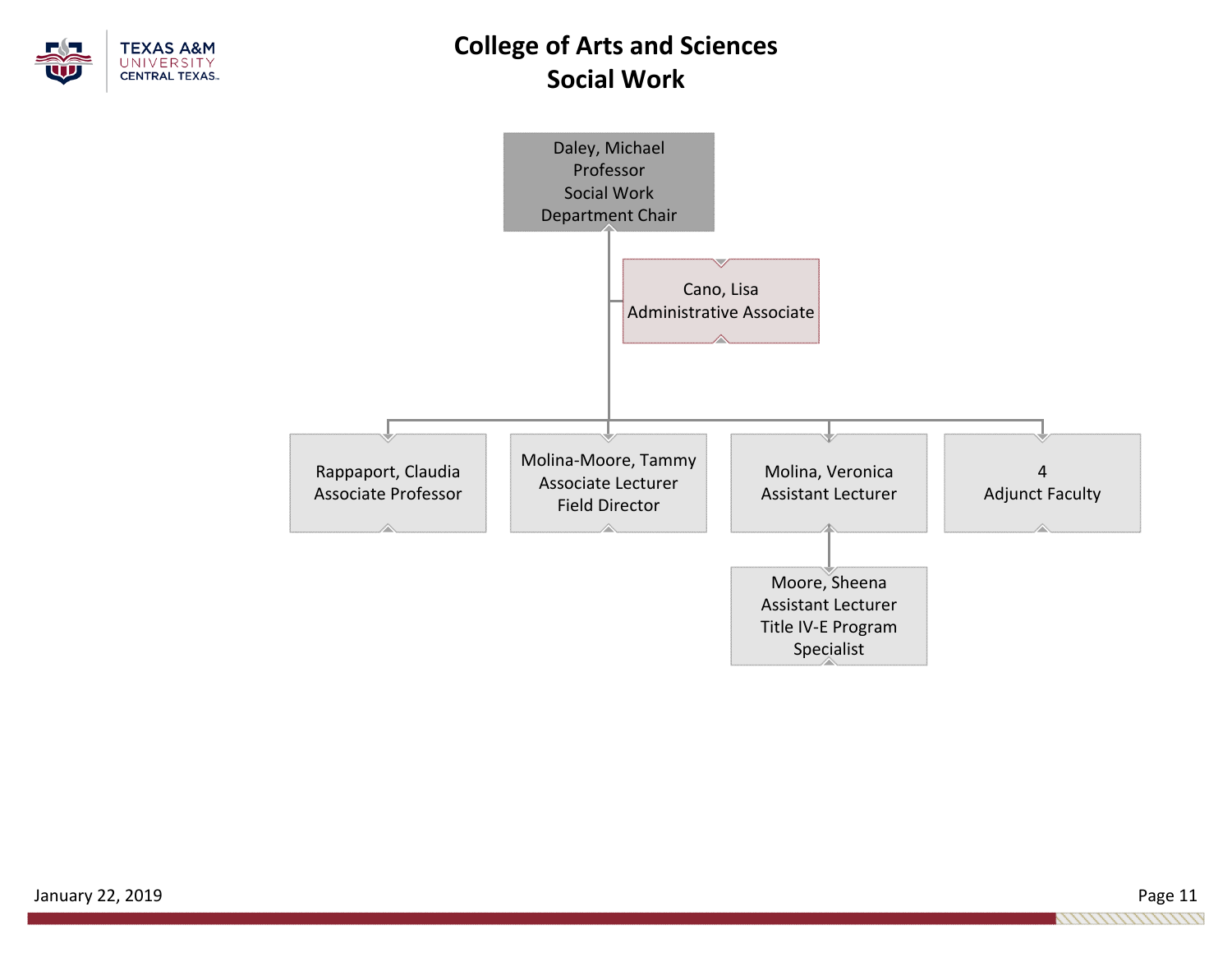

# **College of Arts and Sciences Social Sciences**

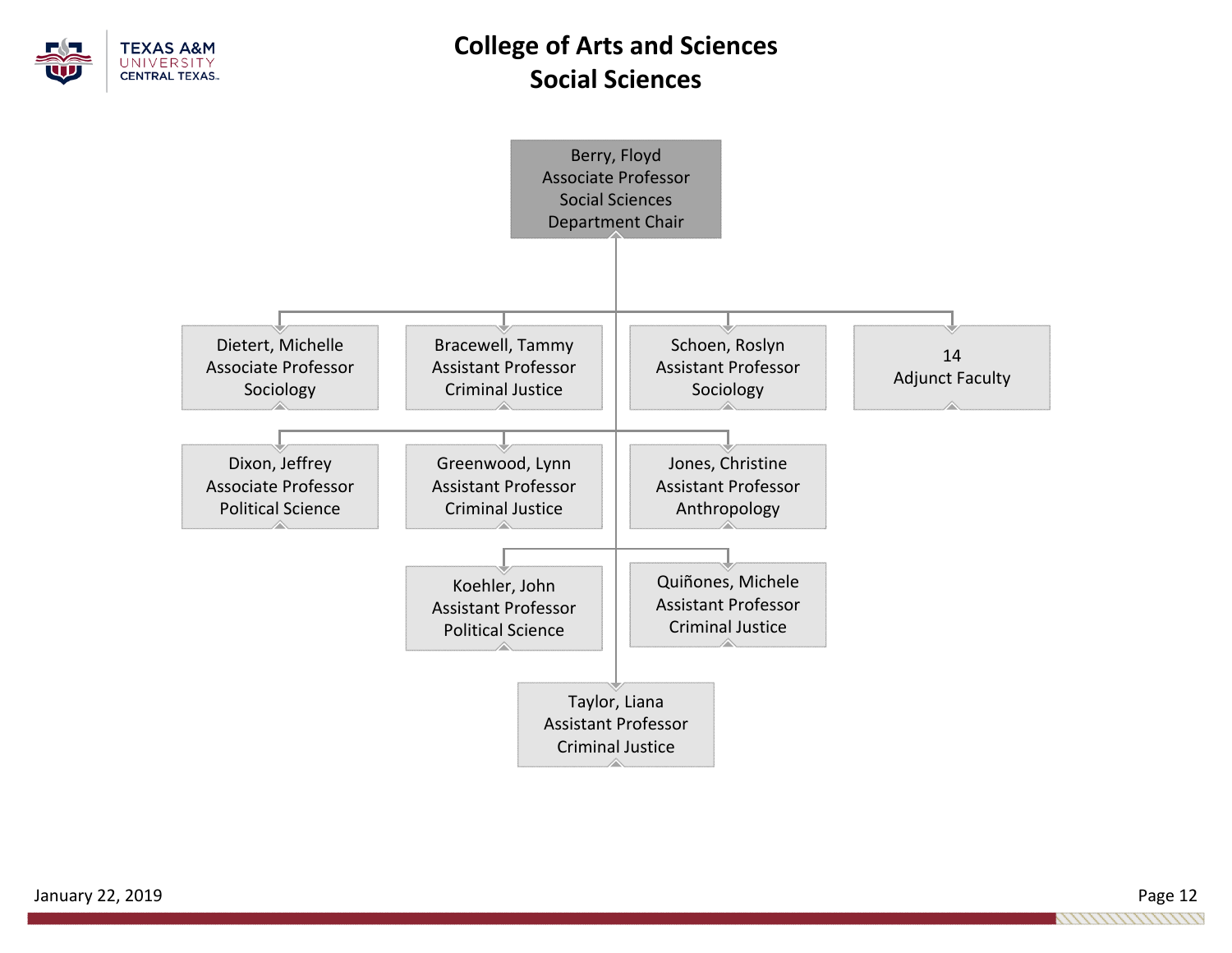

# **College of Arts and Sciences Humanities**

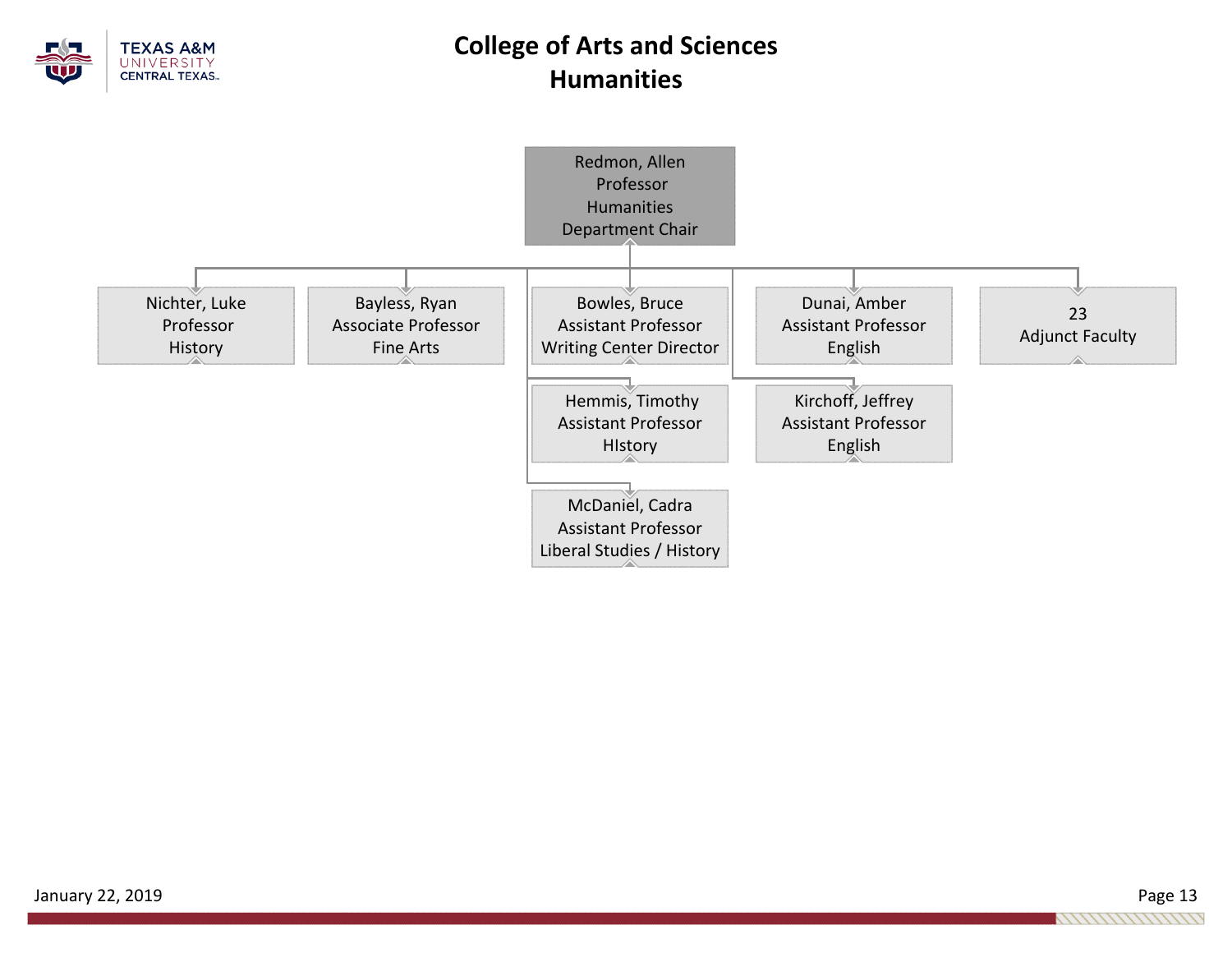

# **College of Arts and Sciences Science and Mathematics**

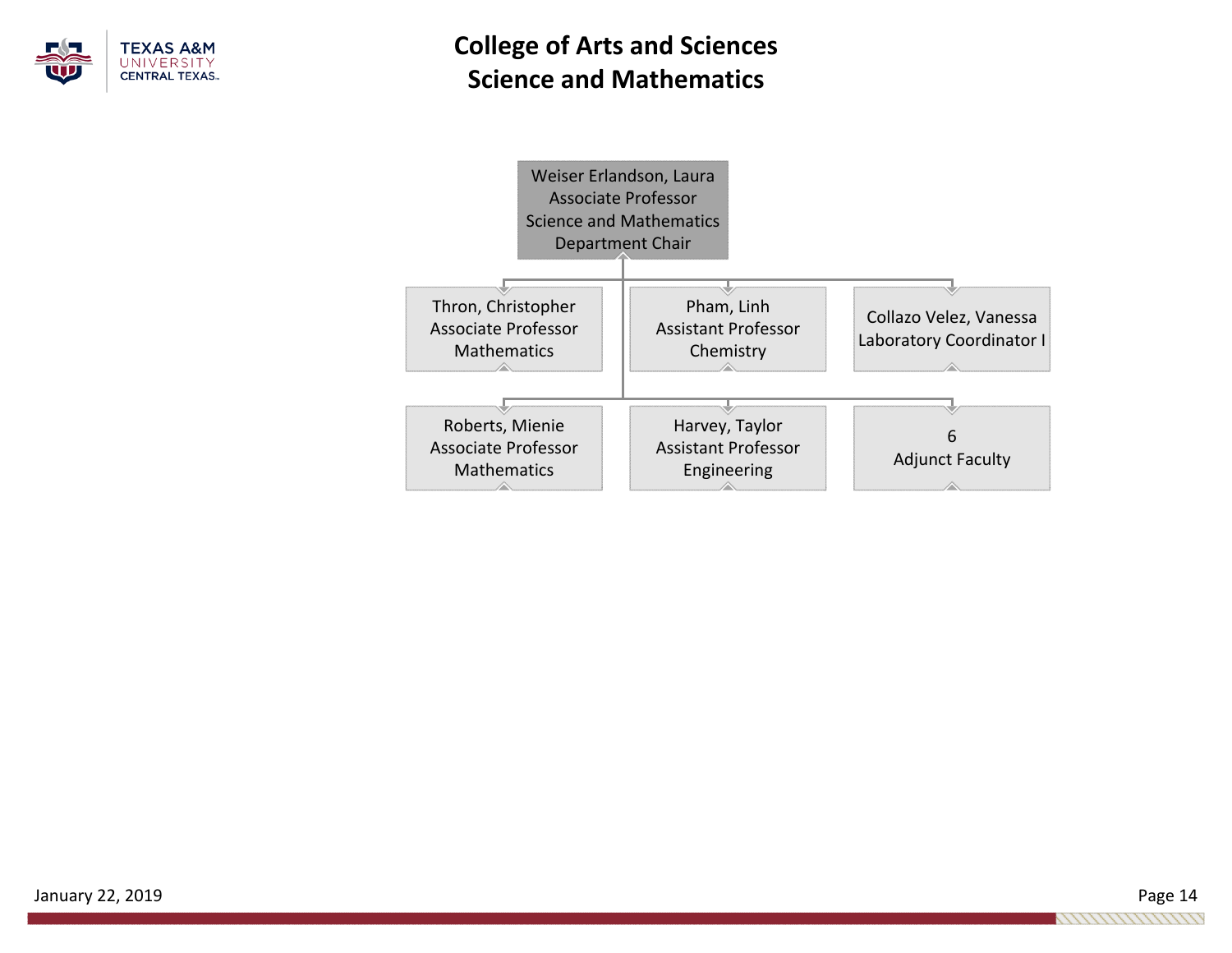

# **College of Arts and Sciences Nursing**

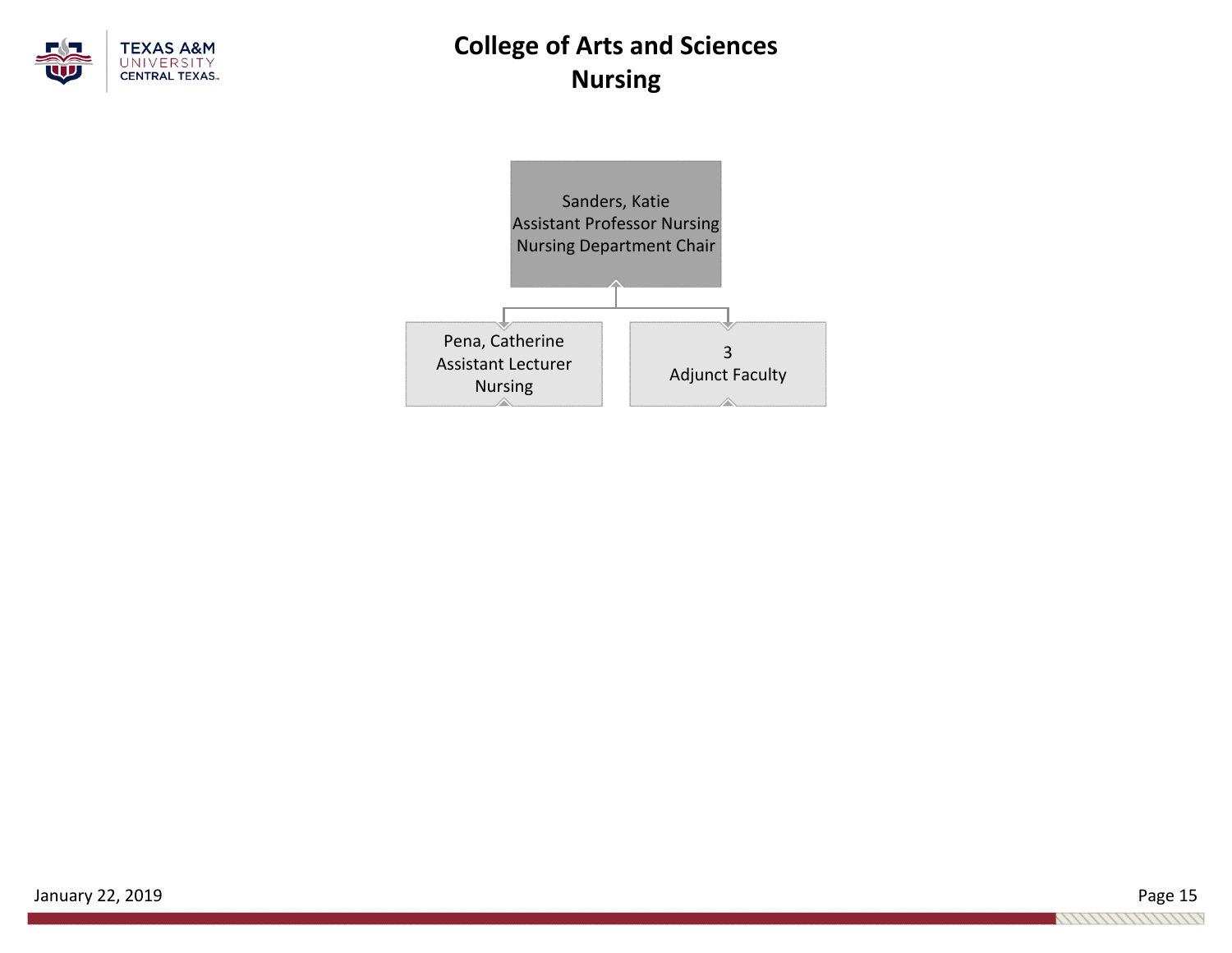

## **College of Education**

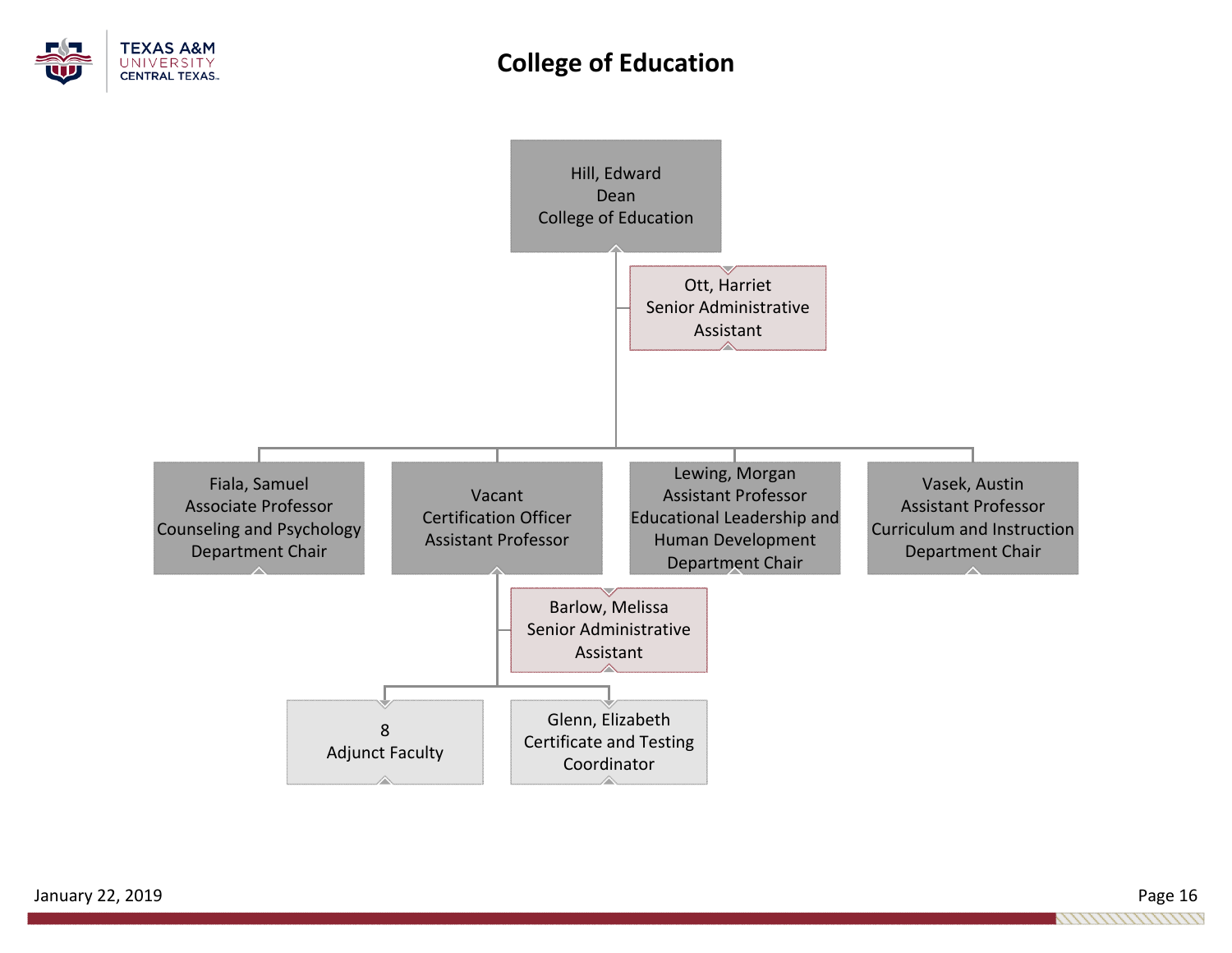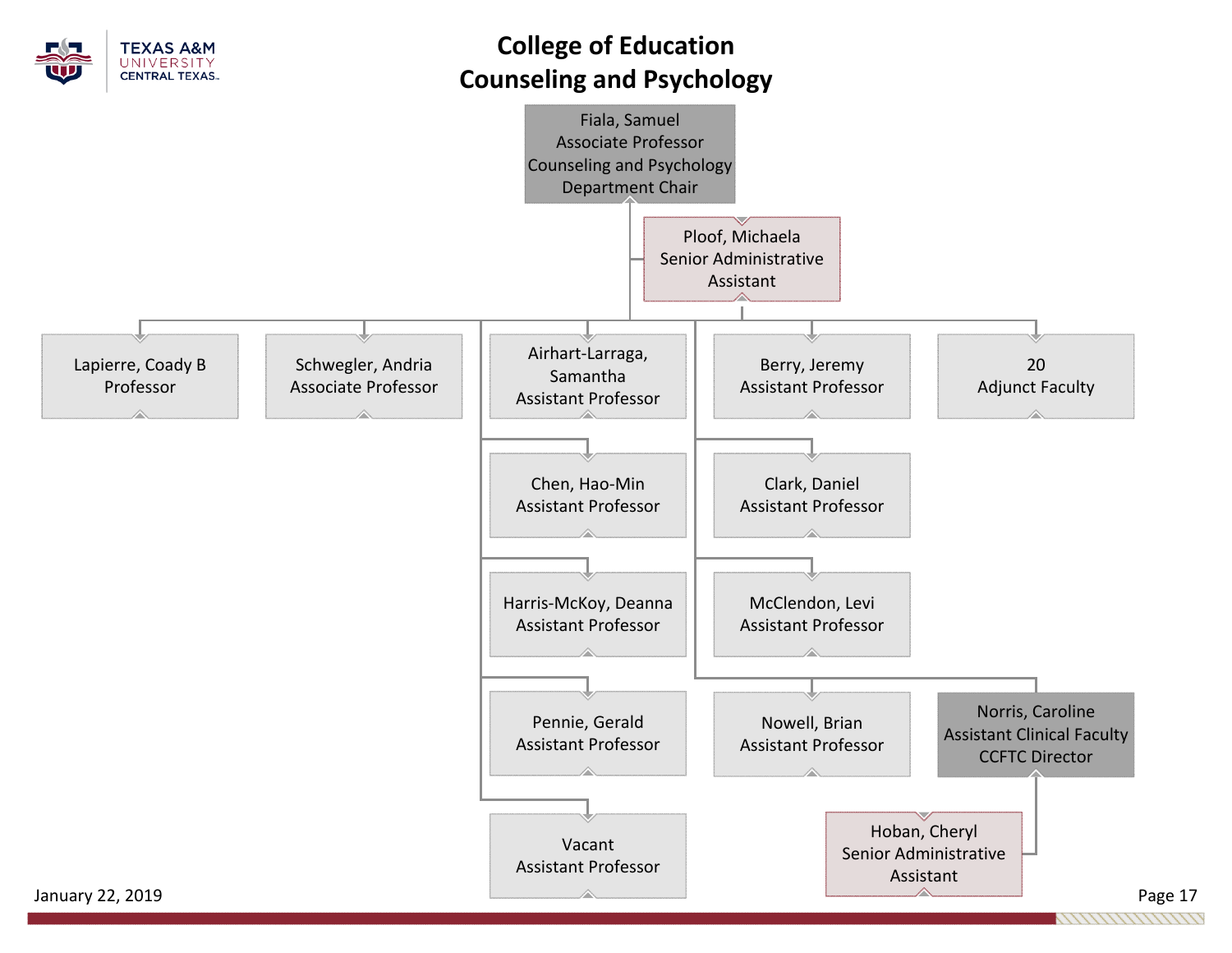

# **College of Education Curriculum and Instruction**

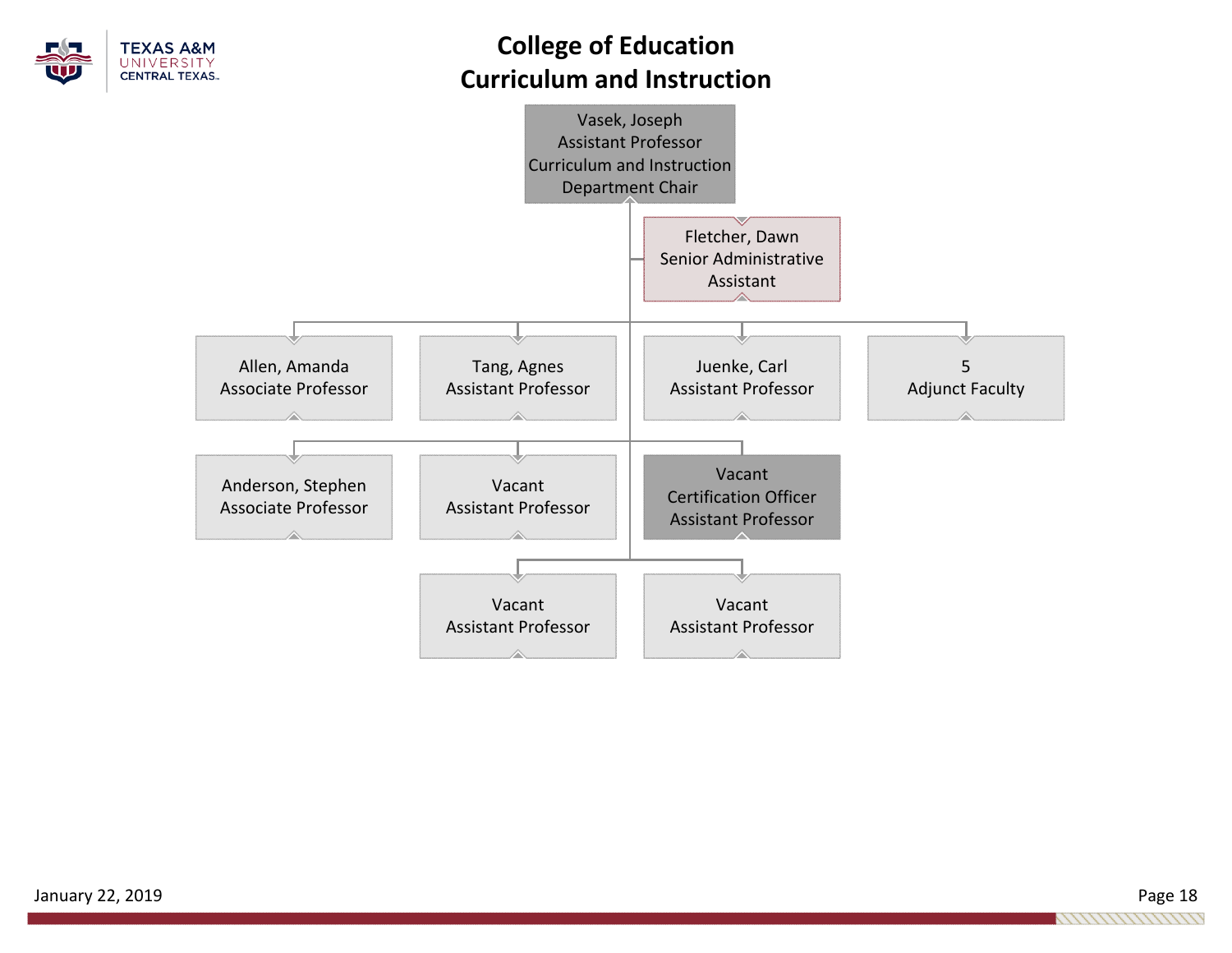

# **College of Education Educational Leadership and Human Development**

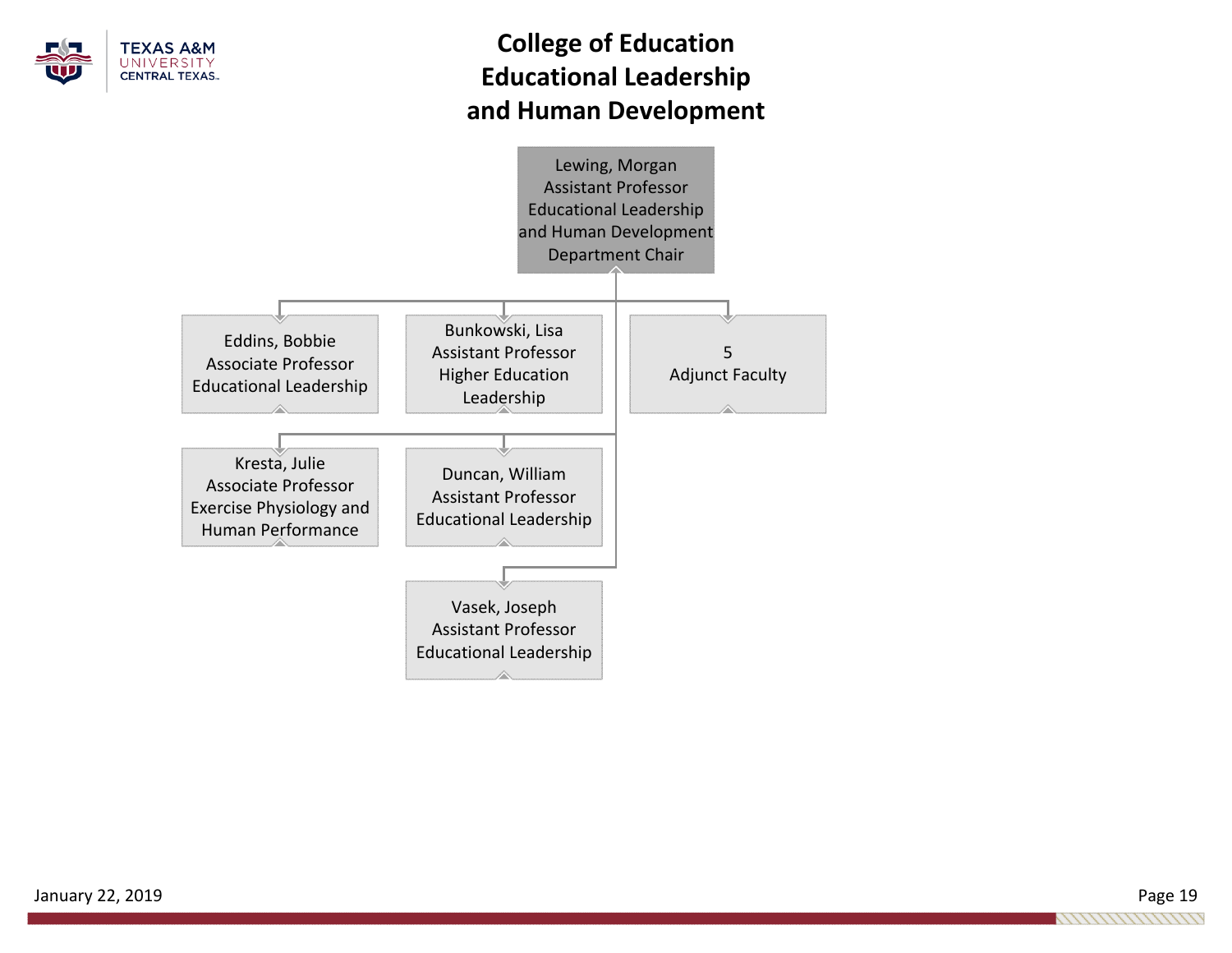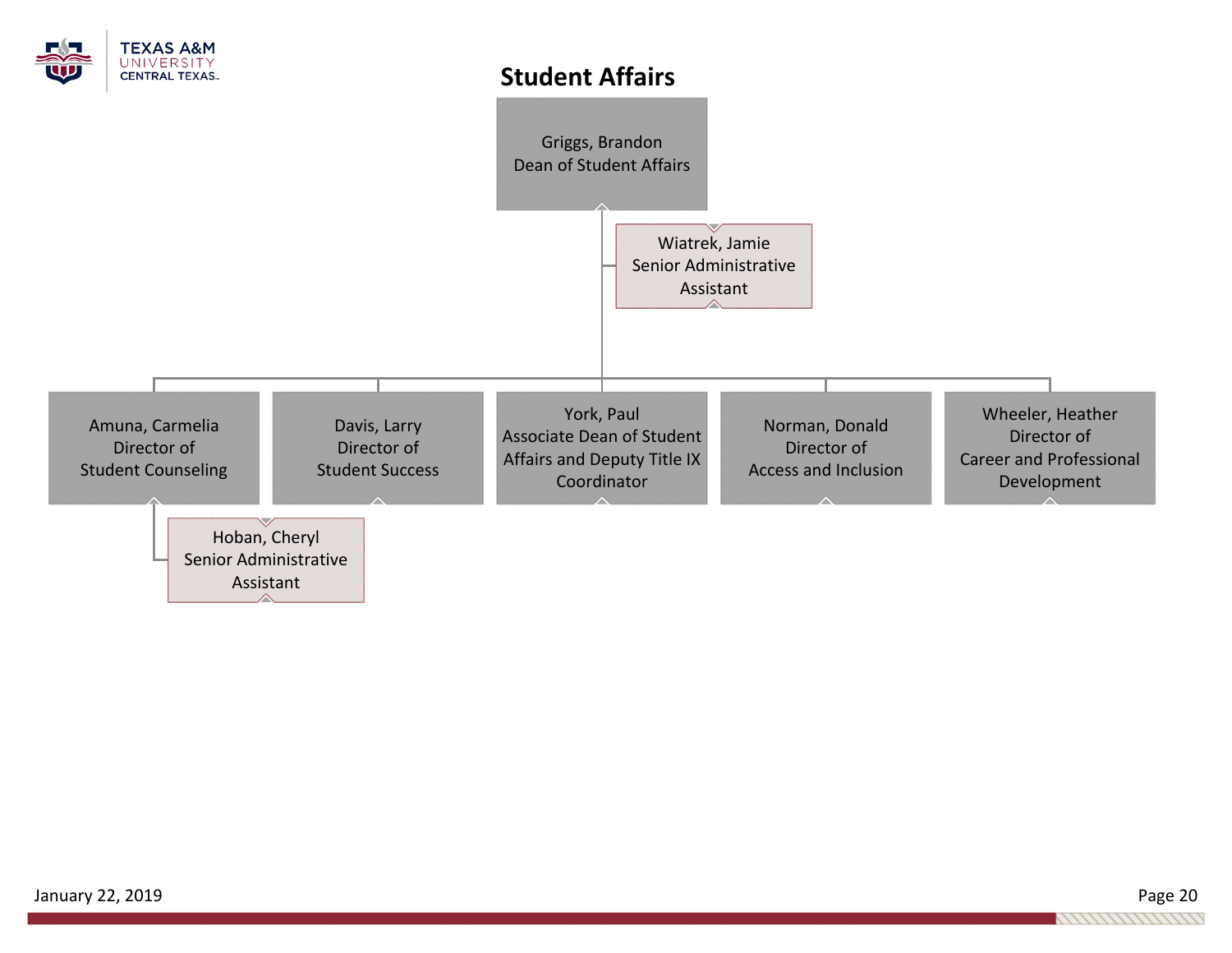

# **Student AffairsAssociate Dean of Student Affairs**

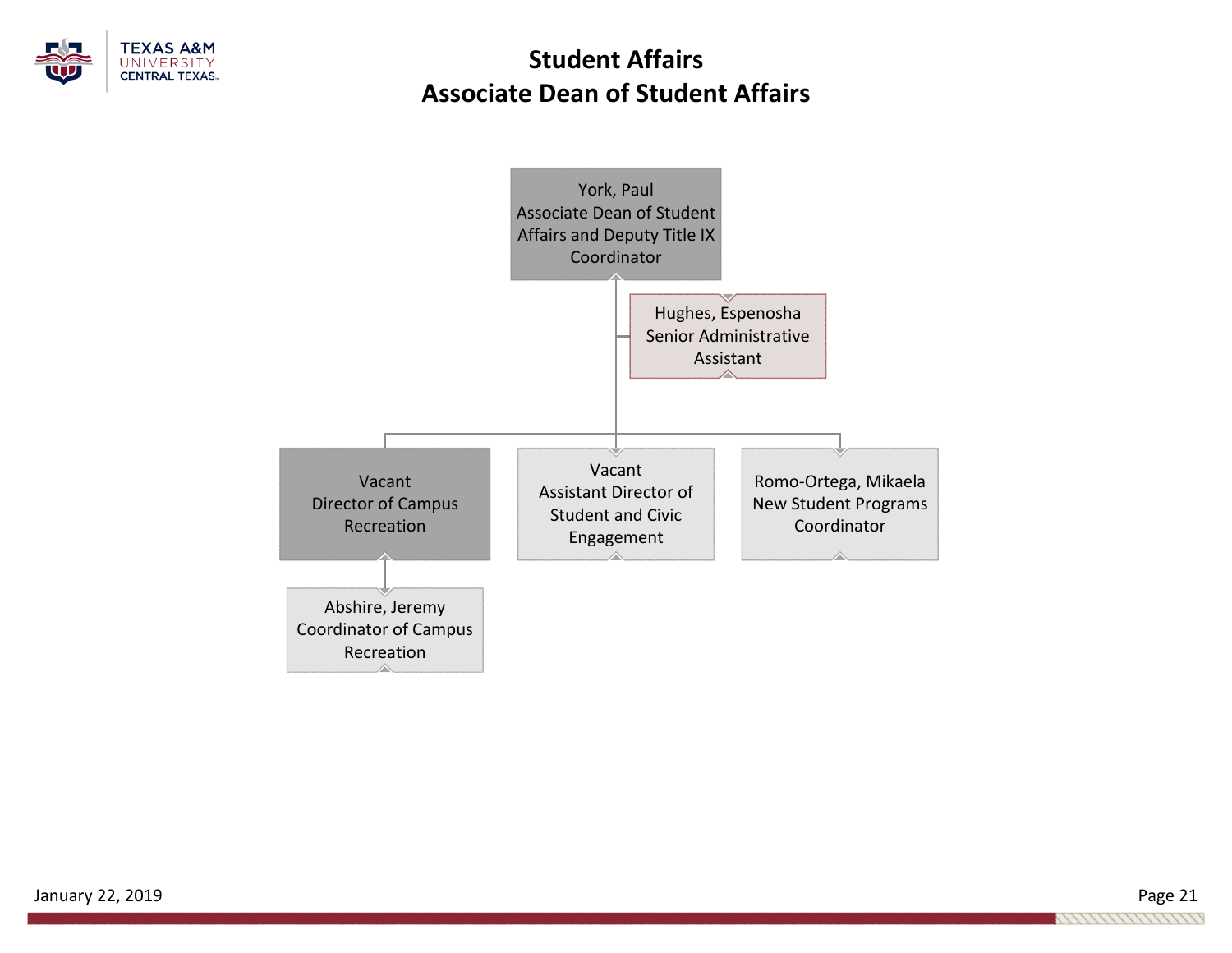

# **Student AffairsStudent Success**

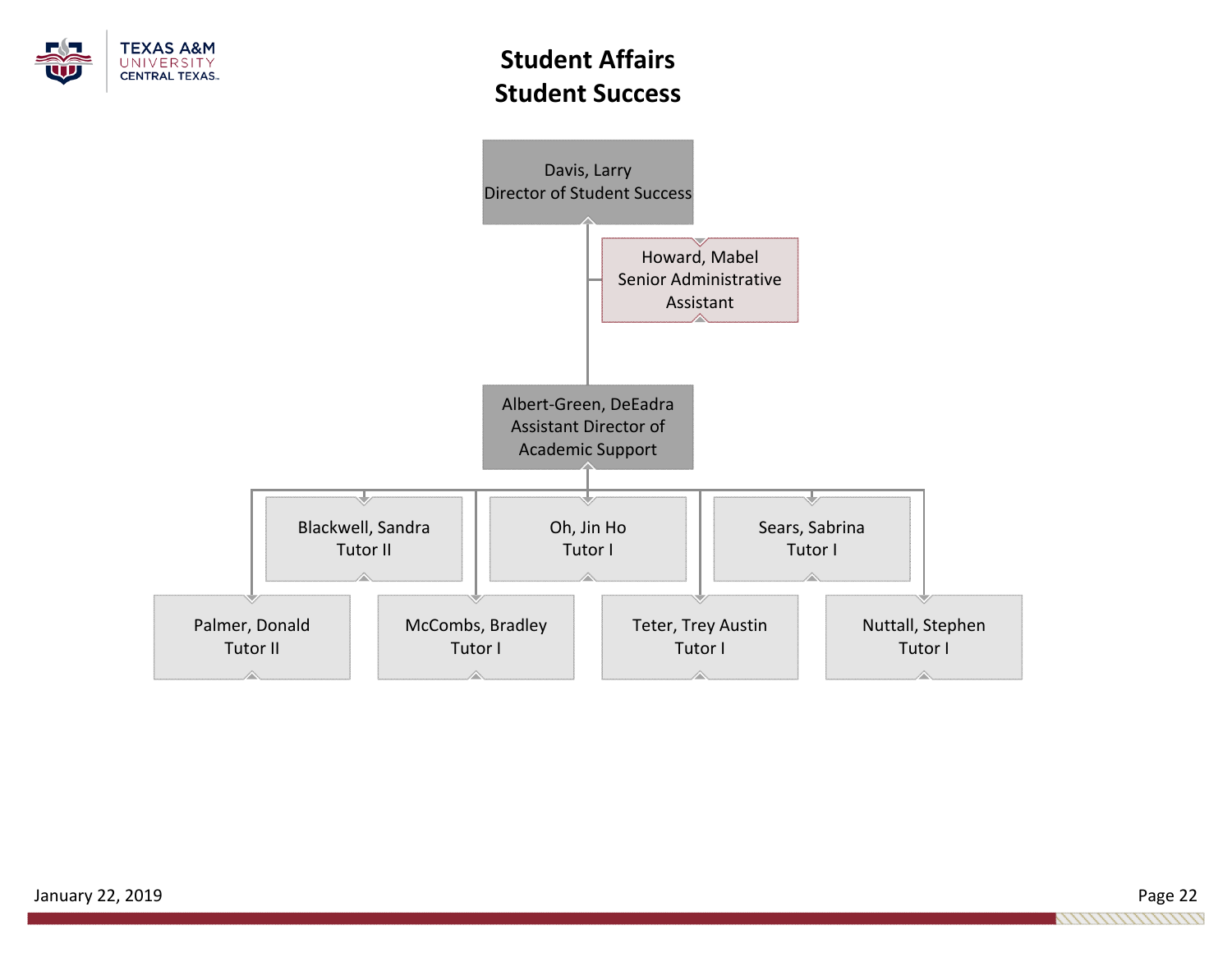

# **Student Affairs Access and Inclusion**

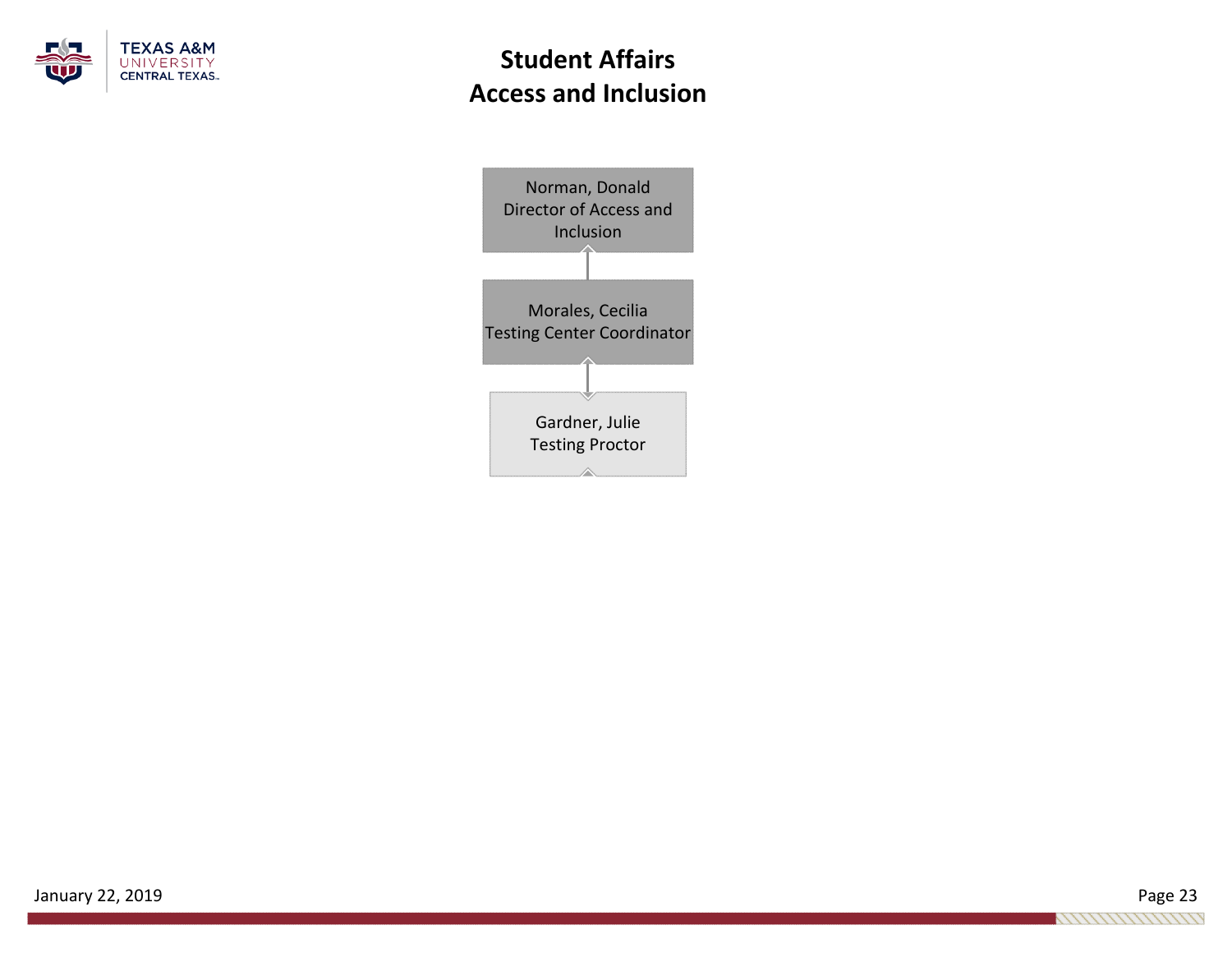

# **Student AffairsCareer and Professional Development**

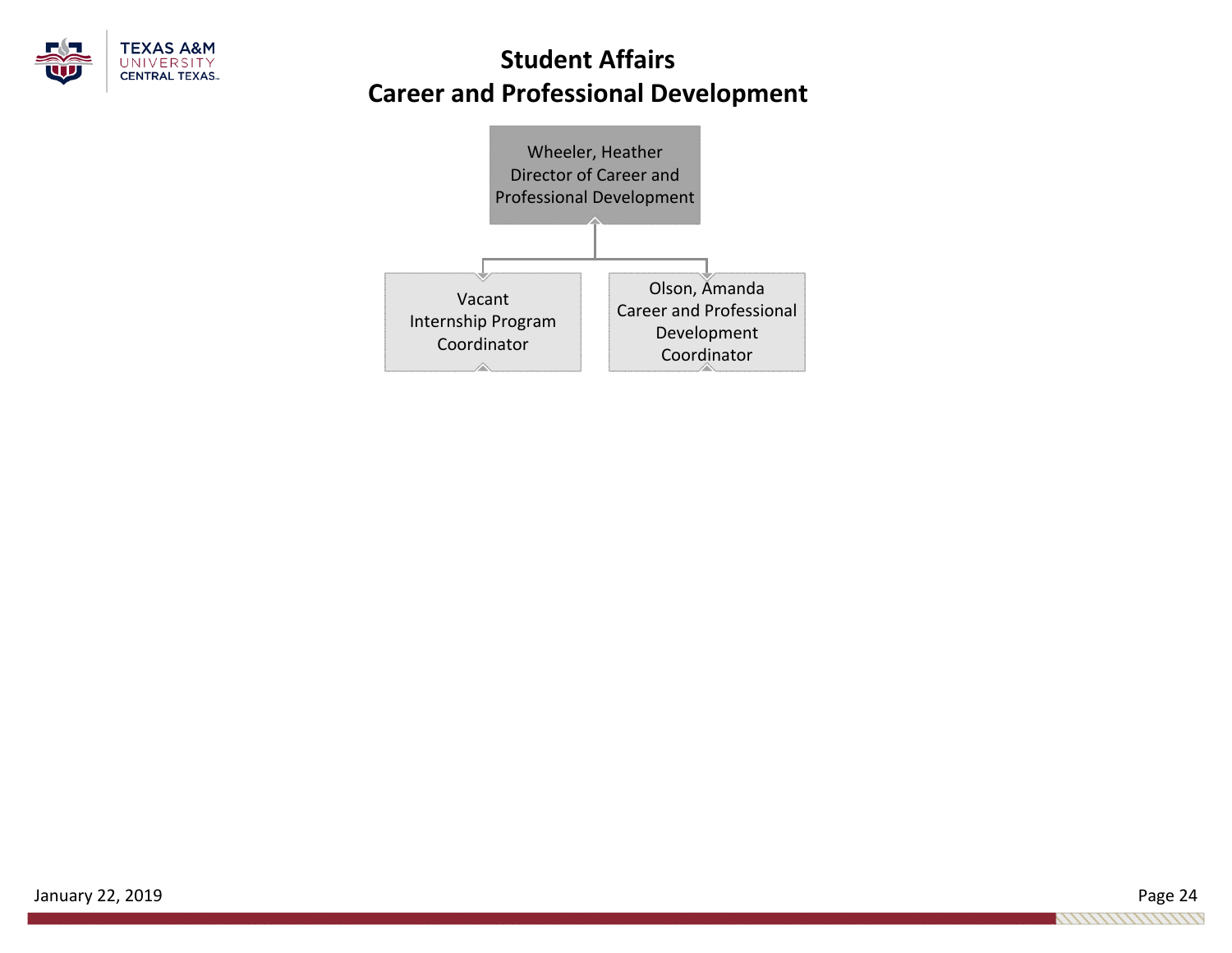

## **Enrollment Management**

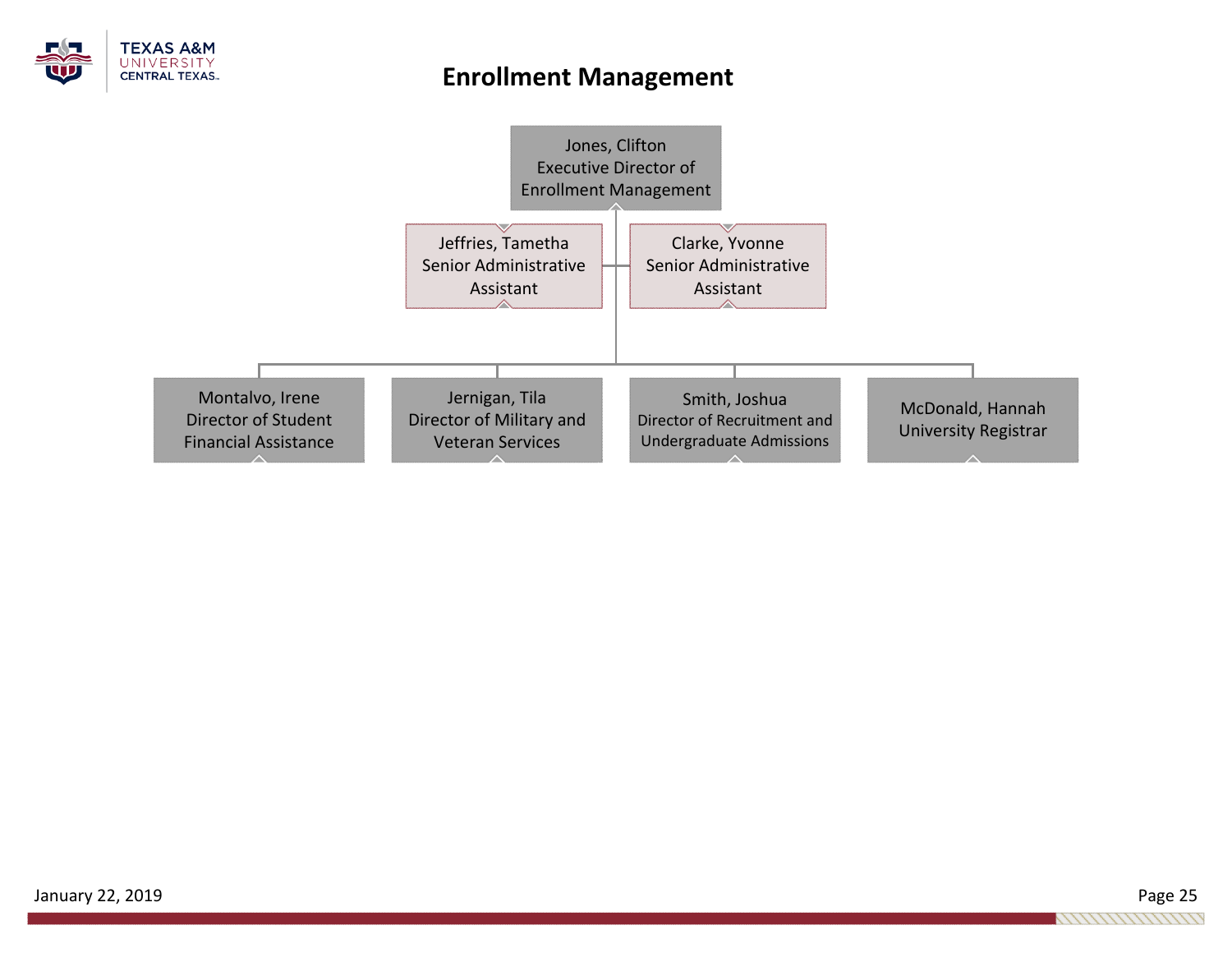

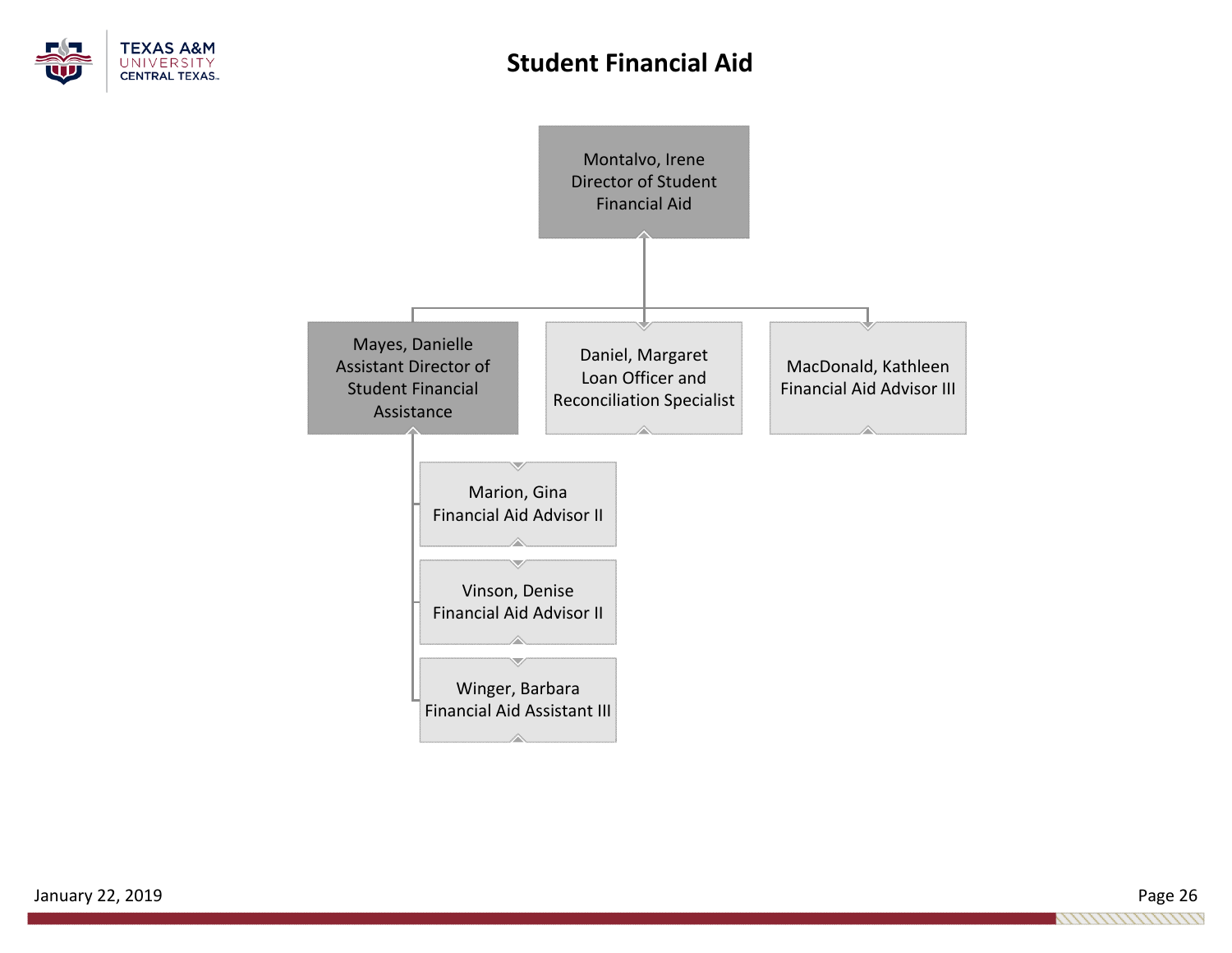

## **Military and Veteran Services**



January 22, 2019 Page 27 1111111111111111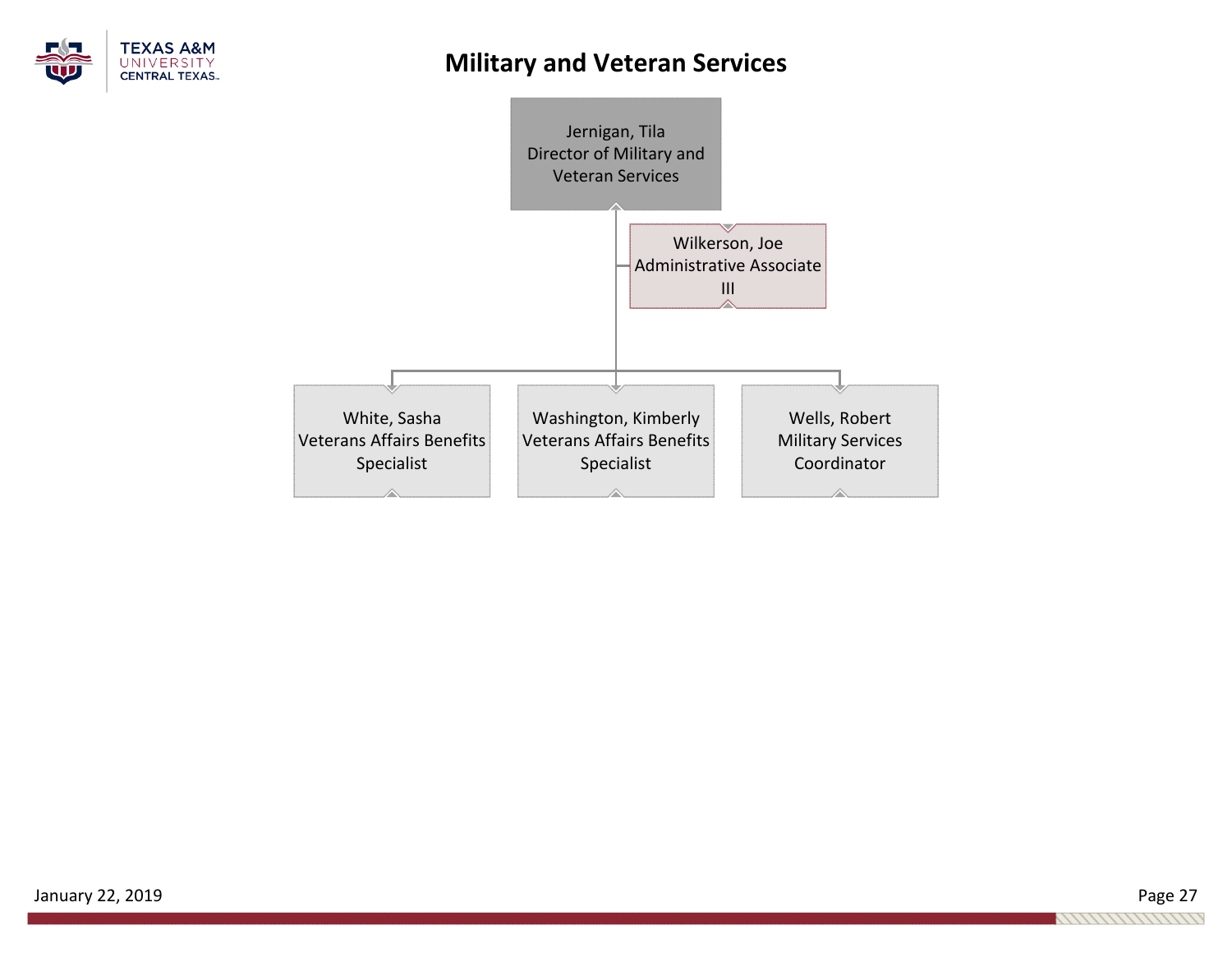

## **Recruitment and Undergraduate Admissions**

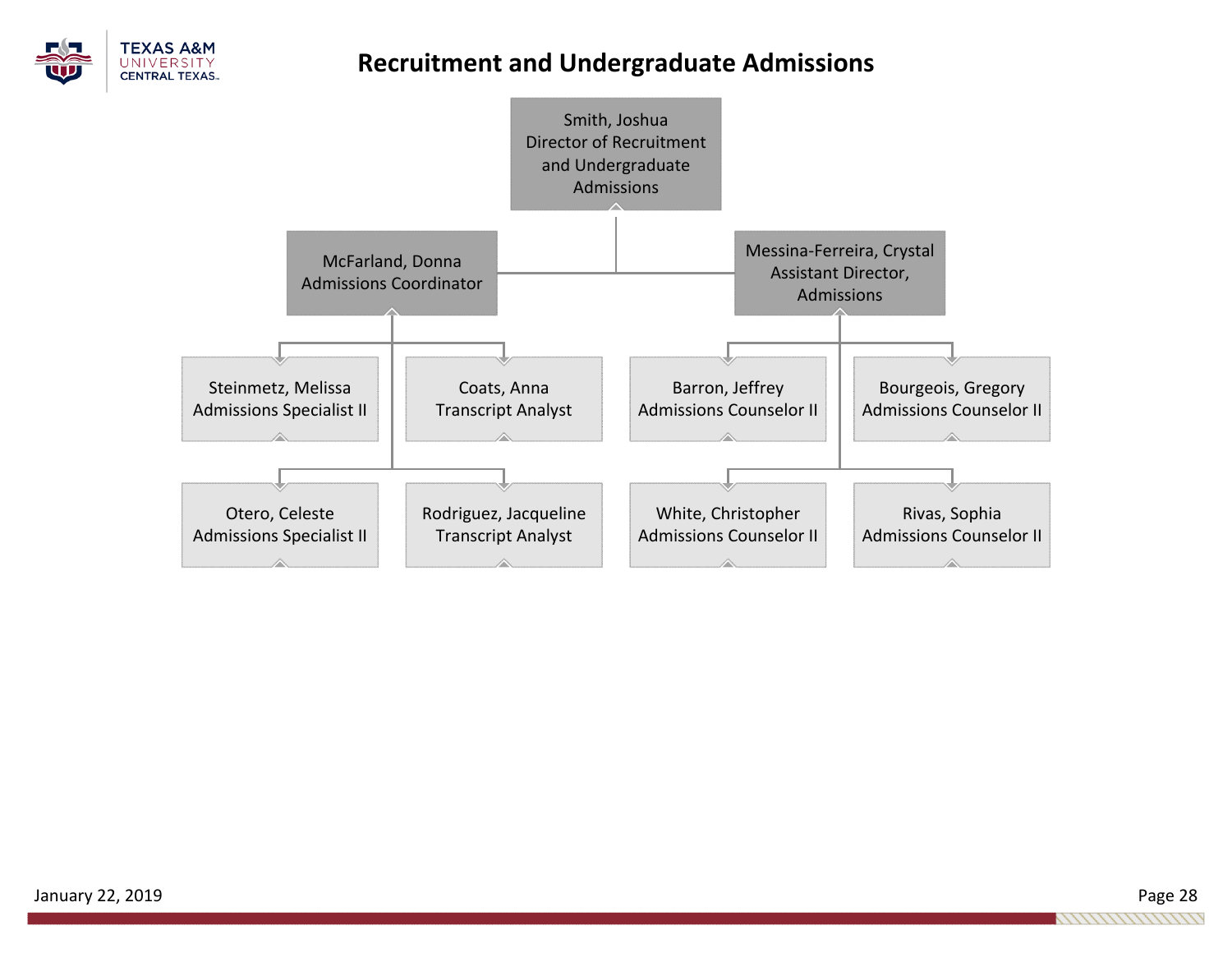

# **Registrar's Office**

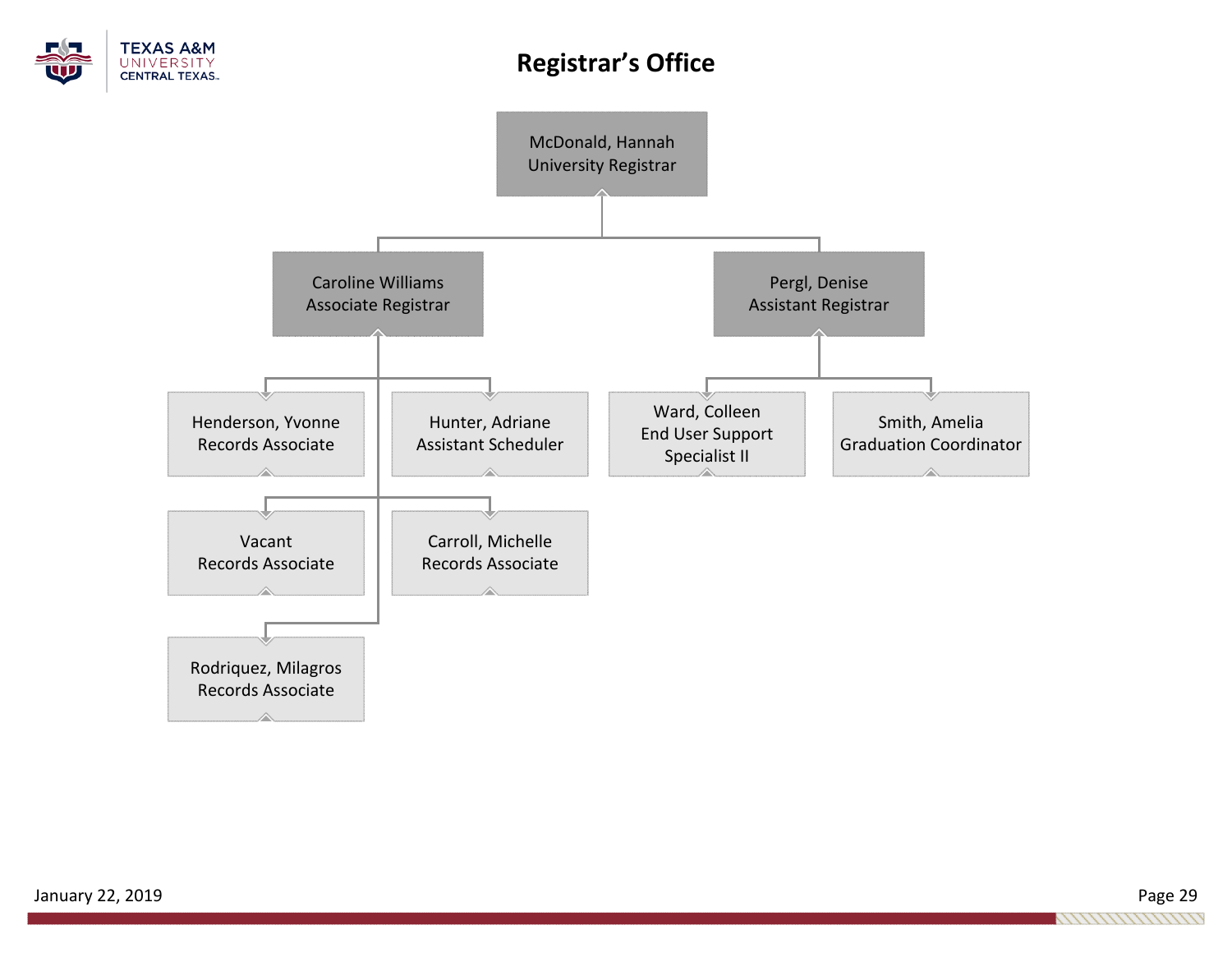

## **University Library**

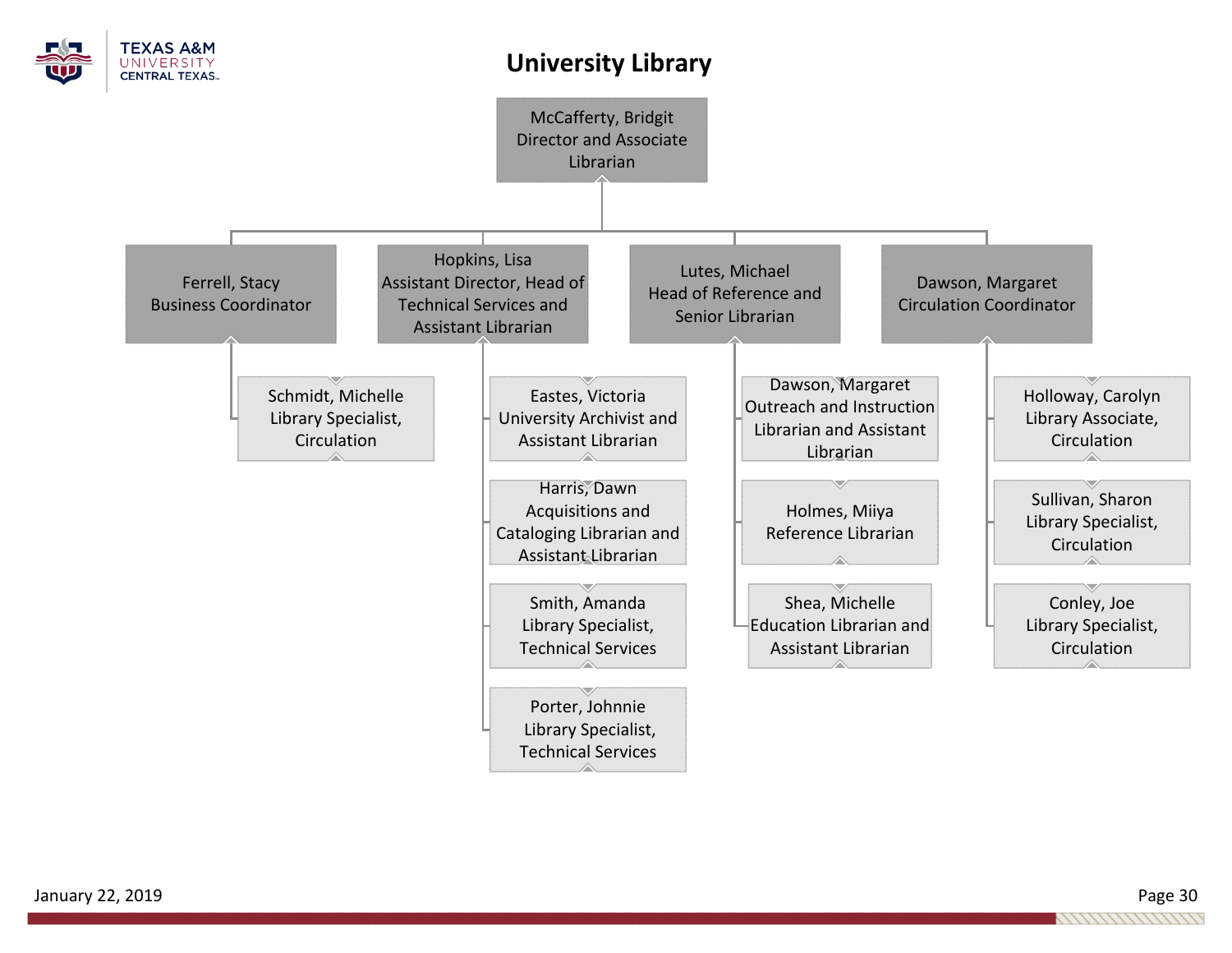

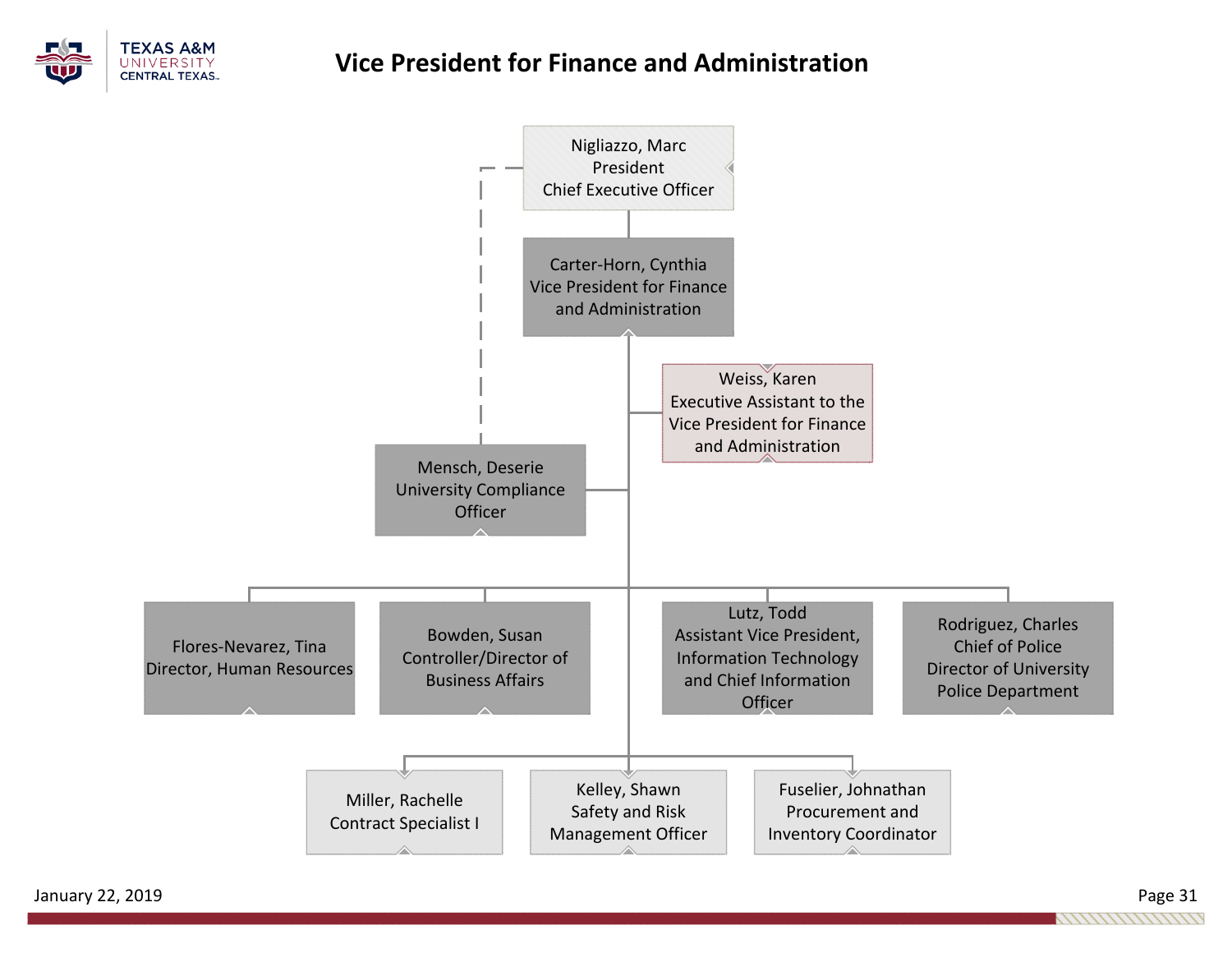

### **Human Resources**

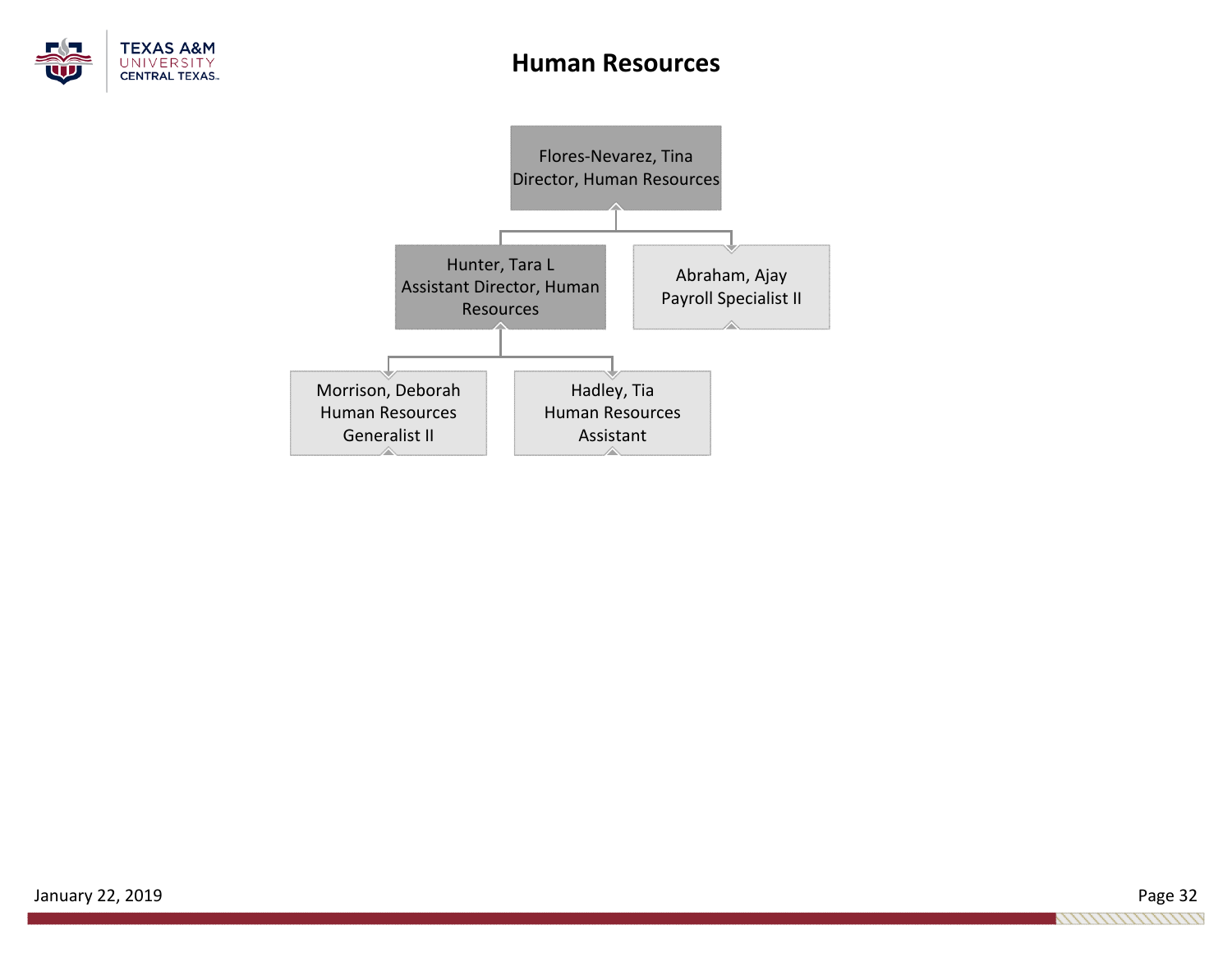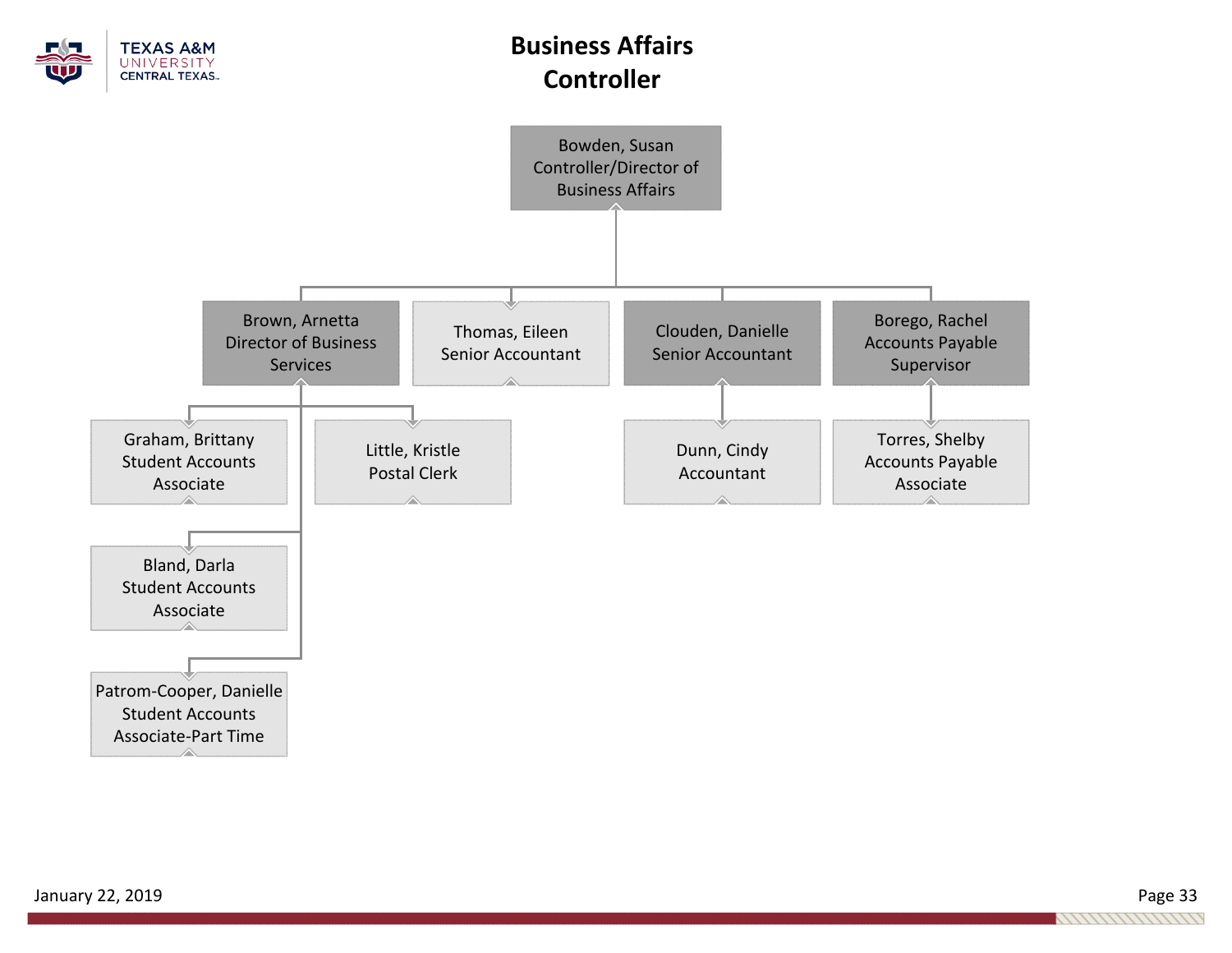

## **Information Technology**

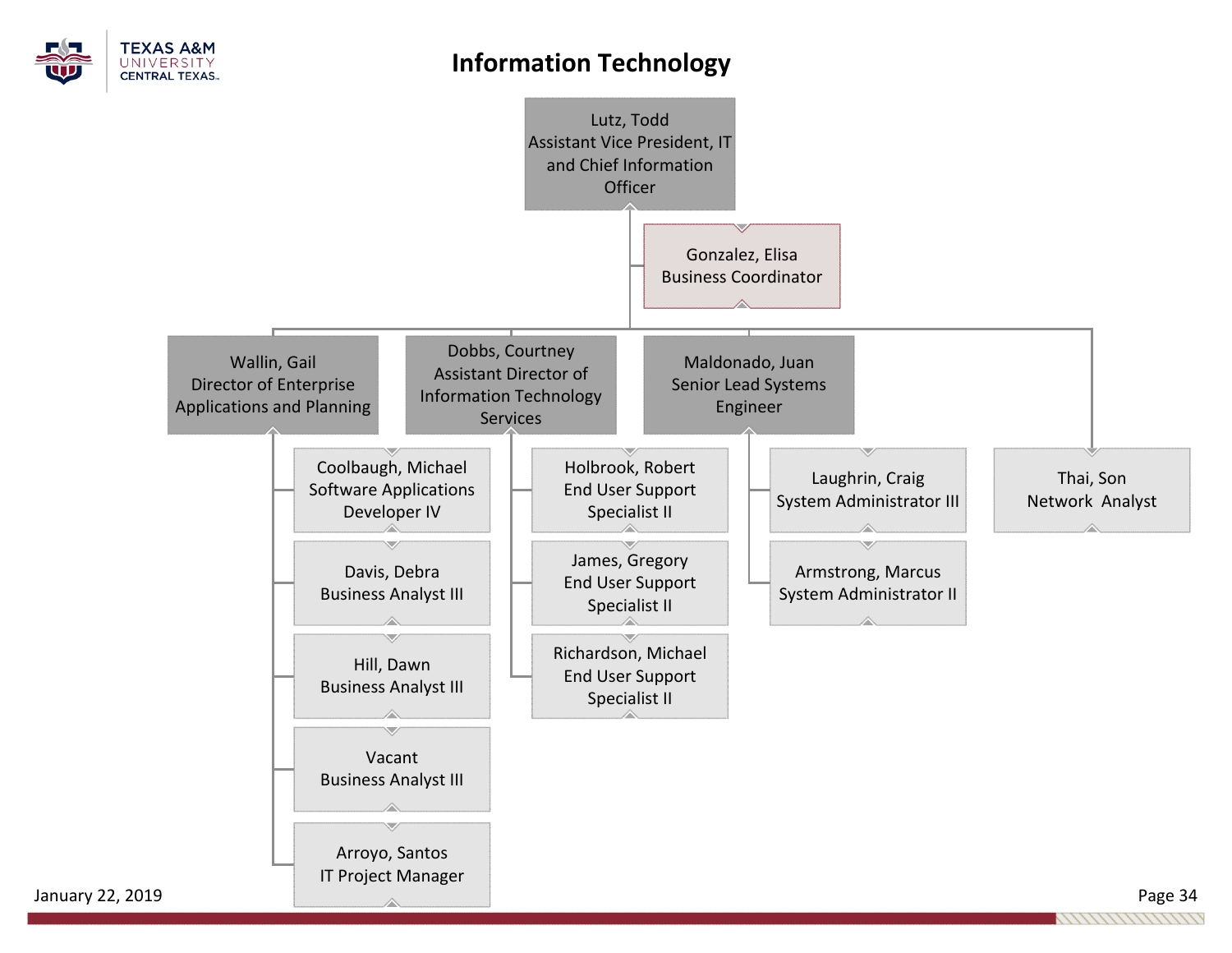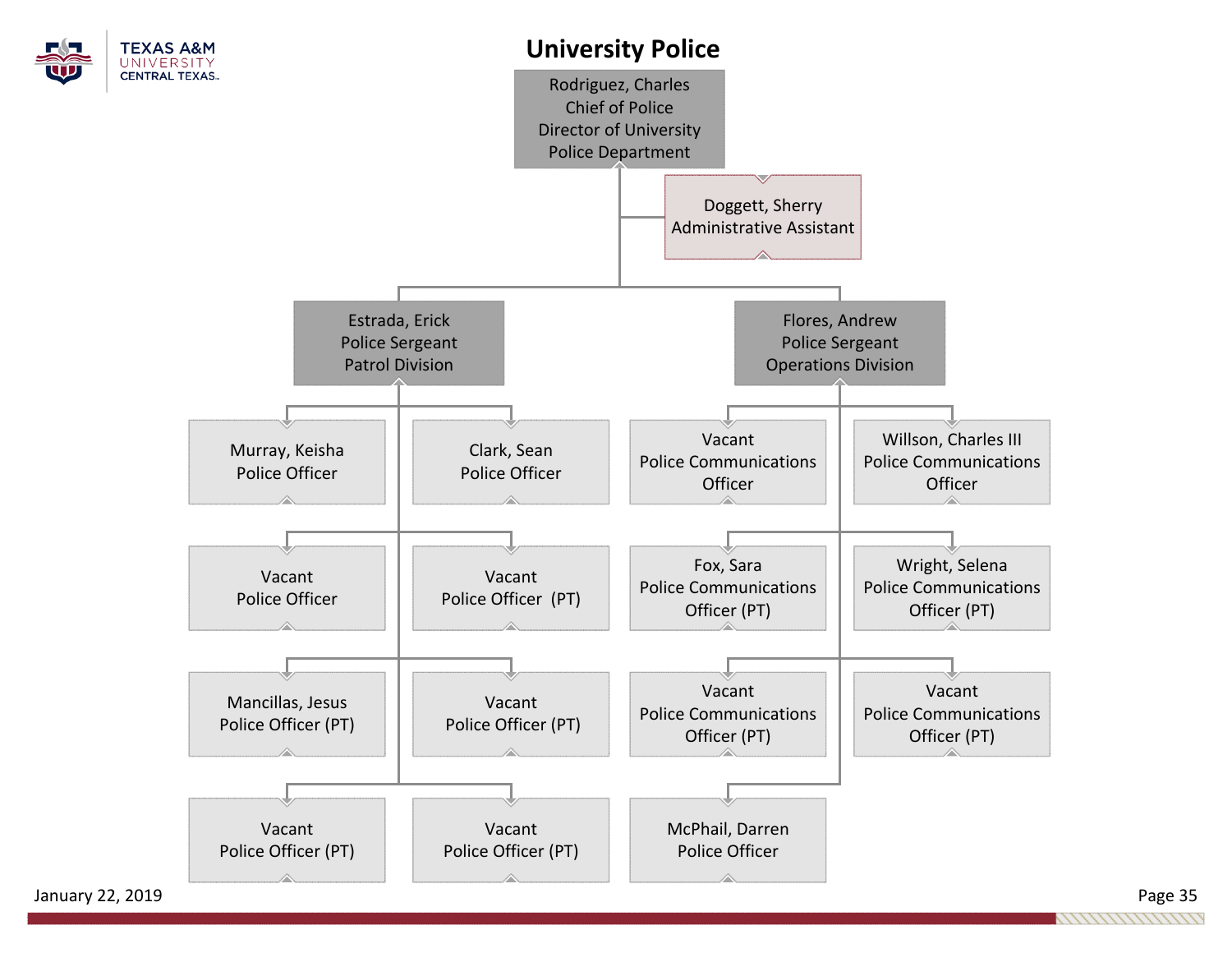

# **Vice President for Finance and Administration University Compliance**



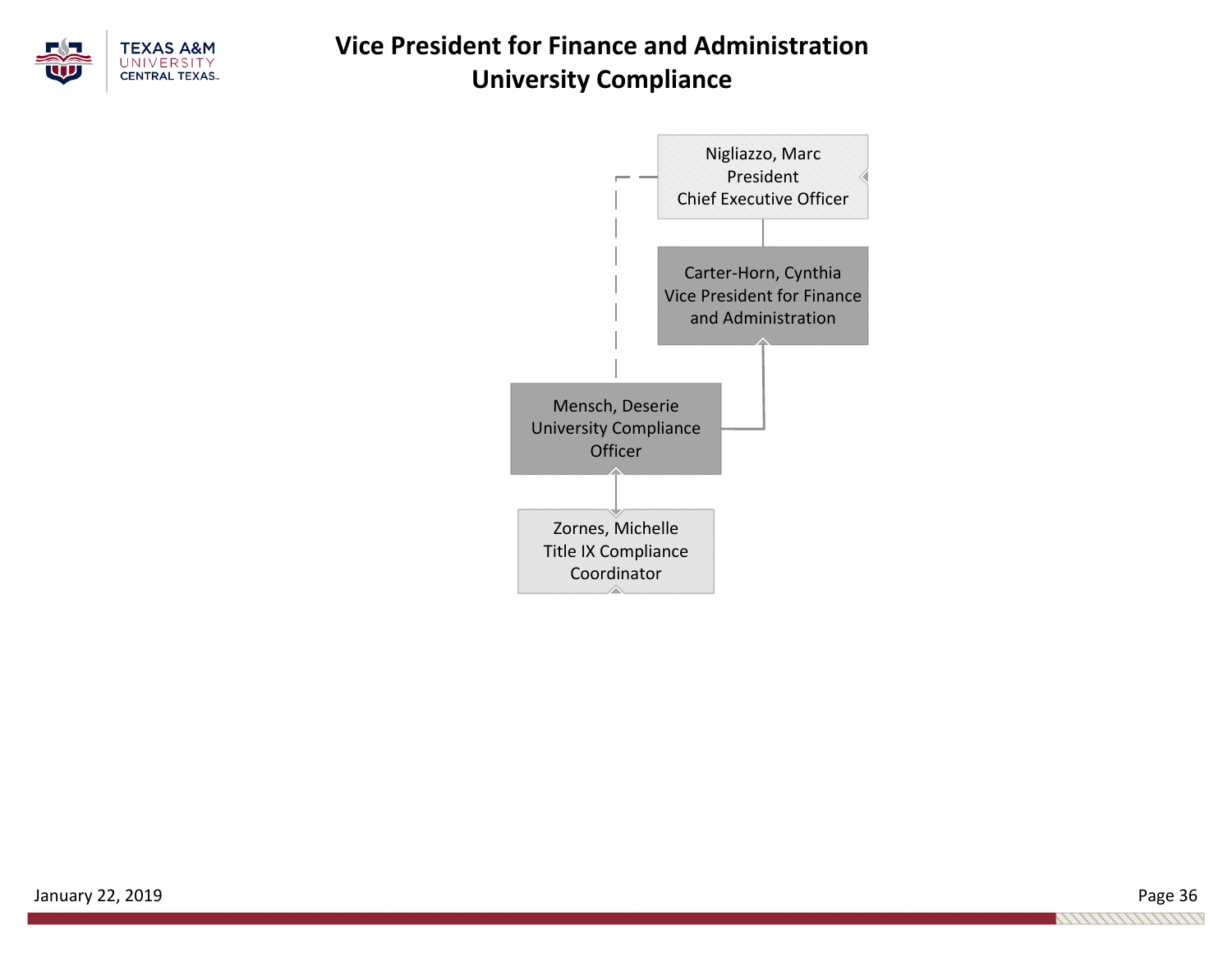

## **Office of Research and Economic Development**



January 22, 2019 Page 37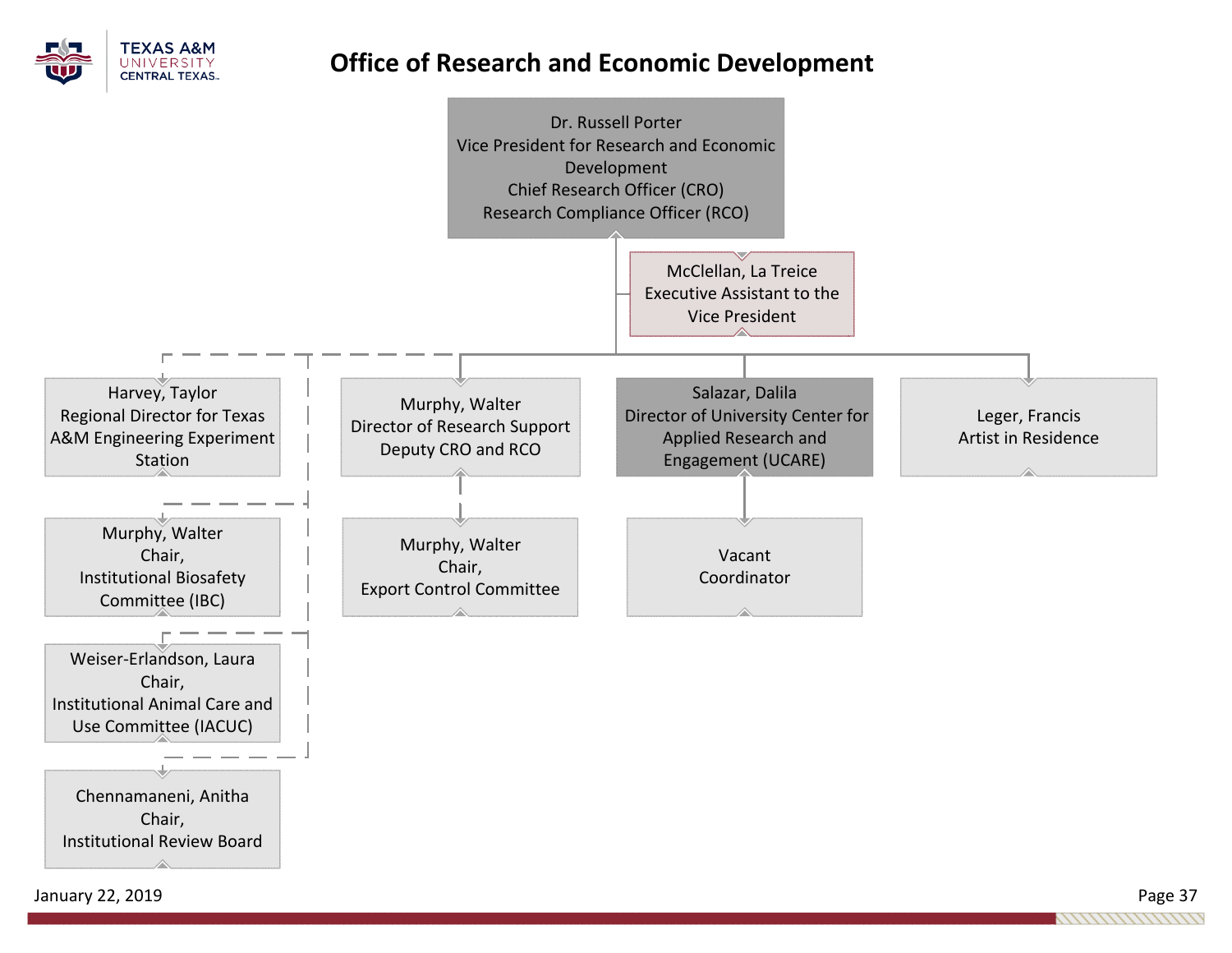

## **Communications and Advancement**



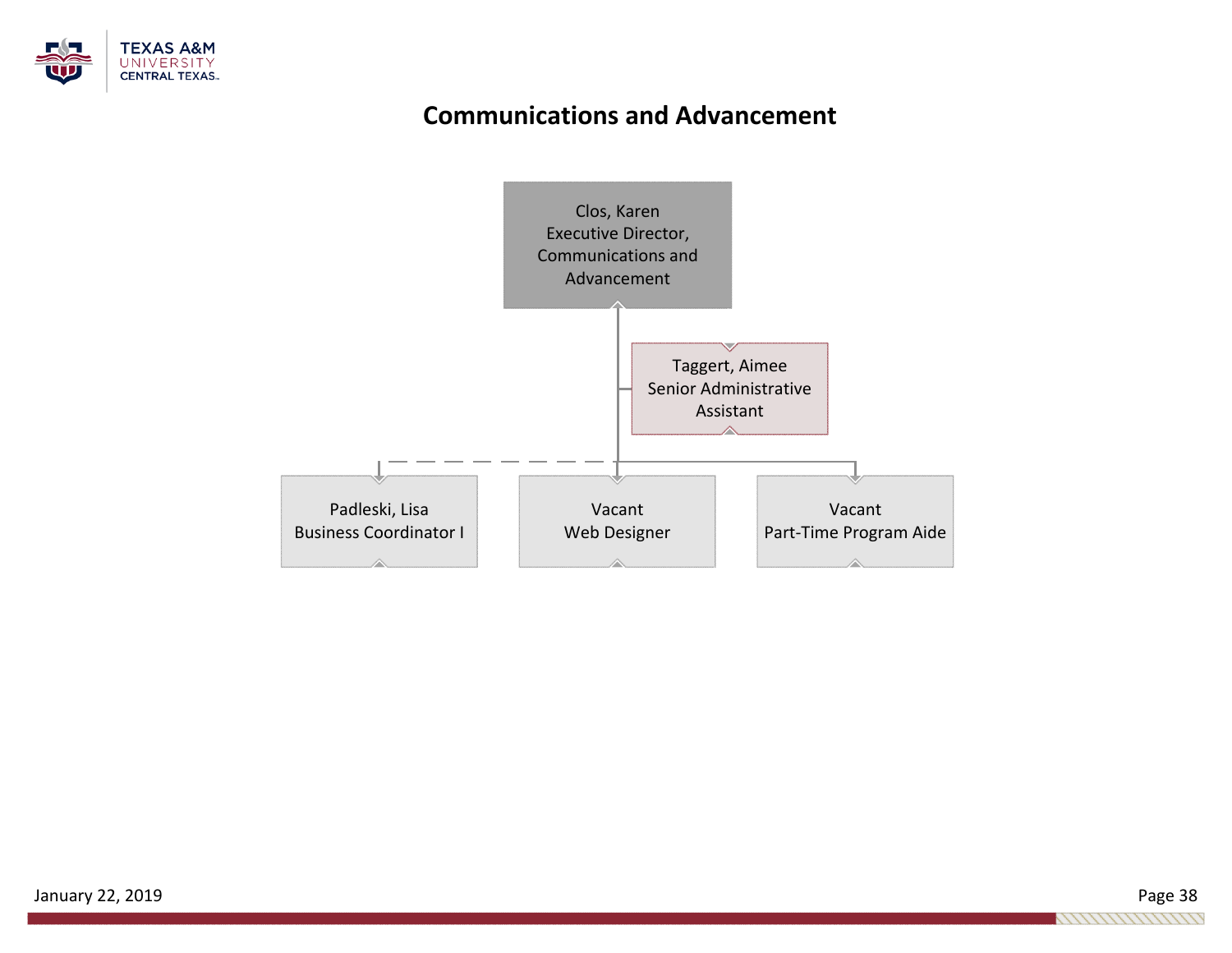### **Texas A & M University-Central Texas**

### **Organizational Chart**

### **August 28, 2018**

### **Office of the President**

- Marc Nigliazzo, President
	- o Vicky Ferguson, Executive Assistant To the President
		- Lisa Padleski, Business Coordinator I
		- **Tetyana Quiles, Manager of Event Services**
	- o Kay Carey, Development Officer IV (part-time)
	- o Peg Gray-Vickrey, Provost and Vice President of Academic Student Affair
	- o Cynthia Carter-Horn, Vice President of Finance and Administration
	- o Russell Porter, Vice President of Research and Economic Development
	- o Karen Clos, Director of Advancement and Alumni Relations

### **Office of the Provost and Vice President of Academic and Student Affairs**

- o Peg Gray-Vickrey, Provost and Vice President of Academic and Student Affairs
	- Sanfrena Britt, Executive Assistant III to the Provost
		- Vacant, Senior Administrative Assistant

### **Associate Provost and Associate Vice President of Academic Affairs**

- Jeffrey Kirk, Associate Provost
	- o Jessica Tristan, Senior Administrative Assistant

#### **Institutional Research and Assessment**

- o Paul Turcotte, Director of Institutional Research and Assessment
	- **John Carroll, Institutional Research Analyst**
	- Veeranand Konangi, Institutional Research Analyst
- o Richard Schilke, Assistant Vice President for Technology-Enhanced Learning
- o Lisa Bunkowski, Director of Faculty Center for Teaching and Learning and Assistant Professor

### **Technology Enhanced Learning**

- Richard Schilke, Assistant Vice President for Technology-Enhanced Learning
	- Sharon McGrew Winslow, Administrative Assistant
	- Sara Dierk, Associate Director of Instructional Design Services
		- o Vacant, Instructional Consultant
			- o Laresa Trusty, Instructional Designer
			- o Magdalena Lopez, Senior IT Professional I (LMS Administrator)
			- o Steven Hill, Senior IT Professional (Academic Systems Administrator)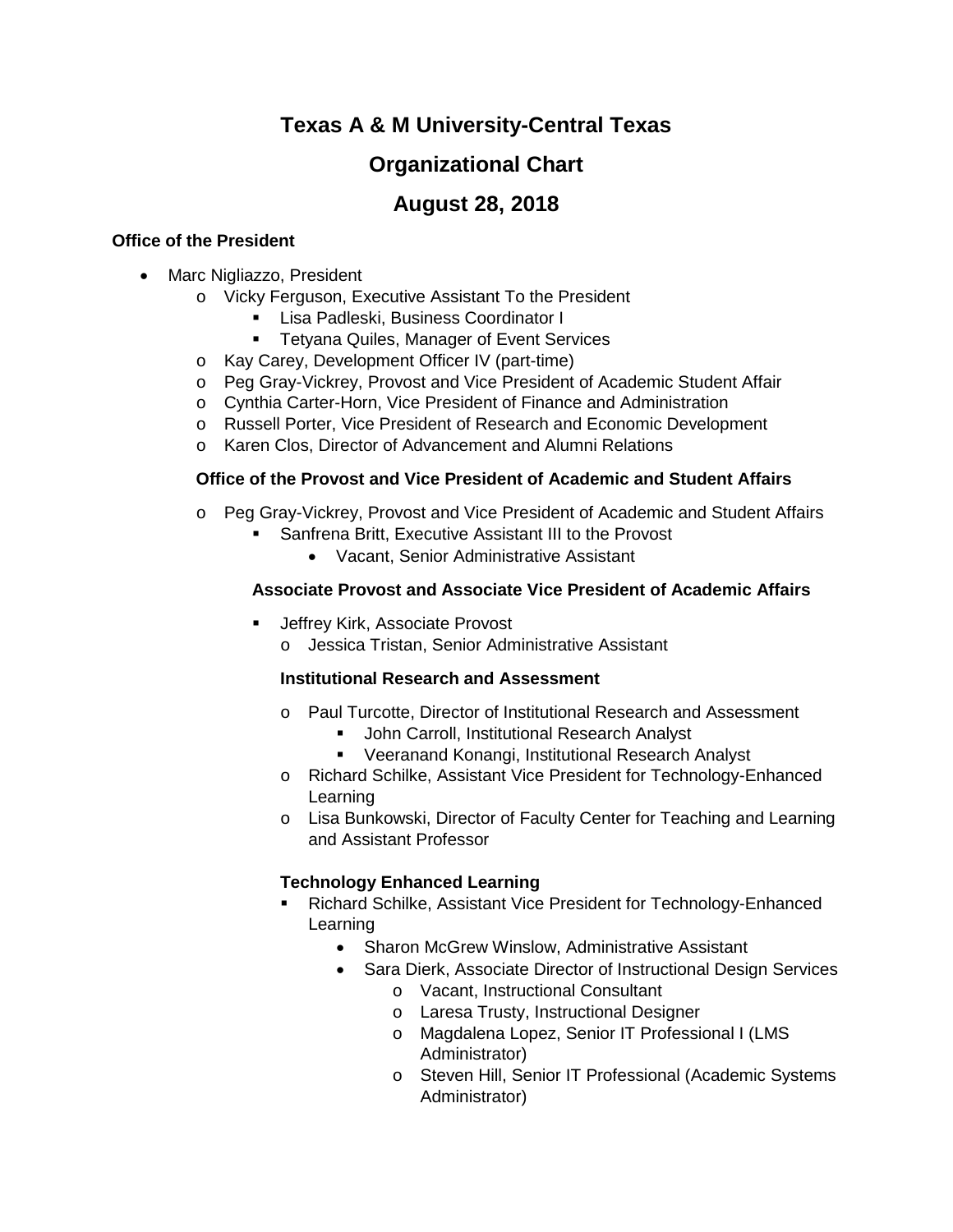- Vacant, Technology Accessibility Specialist
- Emerita Almodovar, Distance Education Coordinator

### **Academic Technology Services**

- o Scott Chambless, Associate Director of Academic Technology **Services** 
	- Aldred Hardcastle, Senior IT Professional I (Classroom Technology)
	- **Jonathan Barker, Learning Support Specialist**
	- **-** Davis Beutler, Media Developer
	- Sharon Clements, Staff Technician
	- **James West, Staff Technician**
	- Vacant, Technical Assistant I
	- **Marcus Tidwell, Student Technician**
	- Michael McClellan
	- **Vacant, Student Technician**

### **Graduate School**

- Kellie Cude, Director of Graduate School and Associate Professor
	- Barbara Peek, Senior Administrative Assistant IV
	- James Williams, Program Specialist II
	- Stephanie Hill, Program Specialist I

#### **College of Business Administration**

- Lucas Loafman, Interim Dean
	- Susan Clapper, Assistant to the Dean
	- Barbara Altman, Interim Associate Dean
		- o Kallum Griffin, Administrative Assistant
		- o Melanie Mason, Administrative Assistant
		- o Karla Williams, Advisor
		- o Dayjene Lum, Advisor
	- James Fullingim, Associate Lecturer

#### **Department of Computer Information Systems**

- Anitha Chennamaneni, Associate Professor
	- o Randall Brown, Assistant Professor
	- o Rahul Dwivedi, Assistant Professor
	- o Ferdi Eruysal, Assistant Professor
	- o Anhijit Nag, Assistant Professor
	- o Dinesh Reddy, Assistant Professor
	- o Timothy Woodcock, Assistant Lecturer
	- o 8 Adjunct Faculty

#### **Department of Management and Marketing**

- Bradley Almond, Associate Professor
	- o Louis Fry, Professor
	- o Vacant, Associate Professor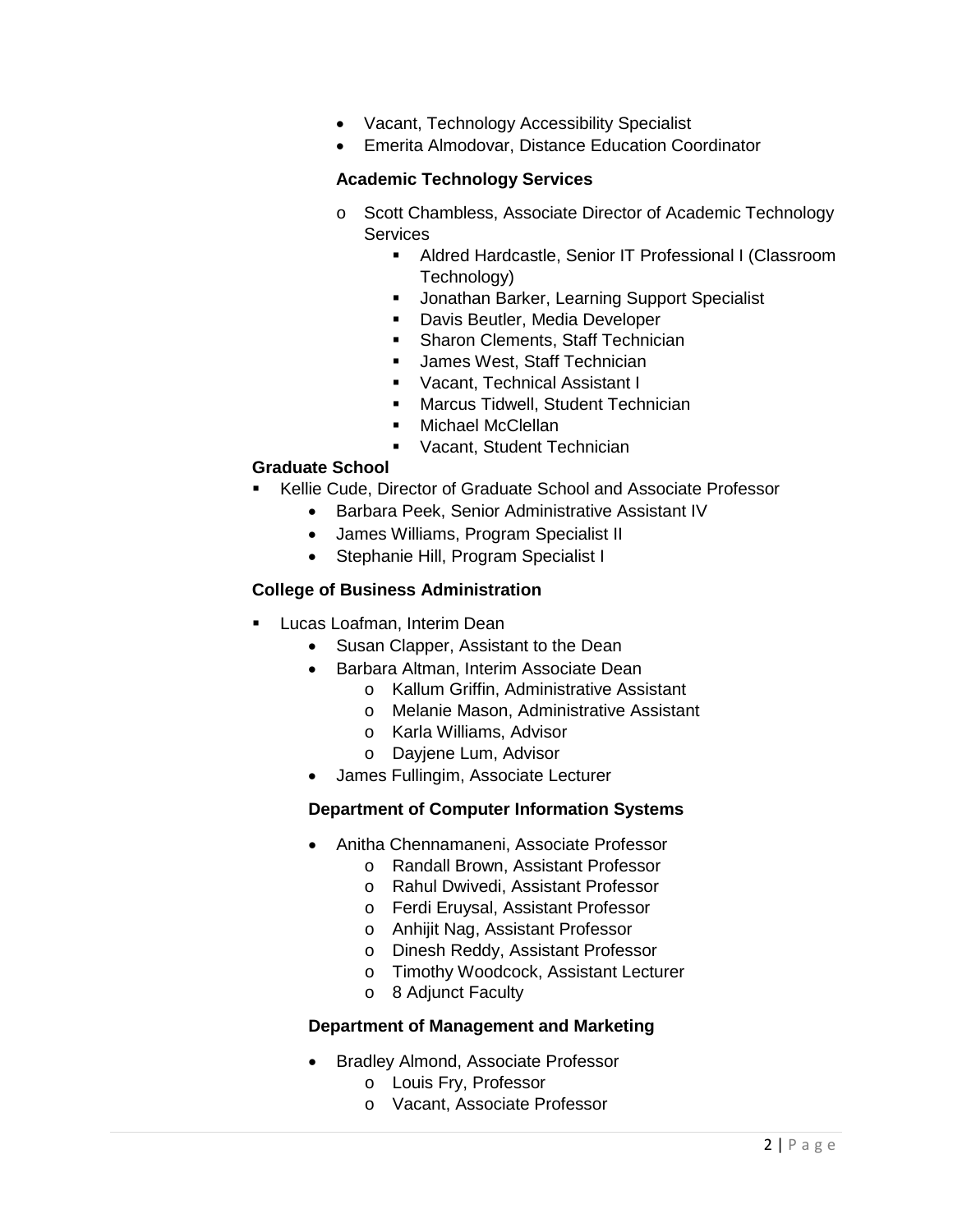- o Barbara Altman, Associate Professor
- o Larry Garner, Associate Professor
- o Dalila Salazar, Assistant Professor
- o Vivien Jancenelle, Assistant Professor
- o Shuqin Wei, Assistant Professor
- o Vinay Gonela, Assistant Professor
- o Rebecca McPherson, Assistant Professor
- o Tyson Ang, Assistant Professor
- o Anne Sluhan, Assistant Professor
- o Anne Sluhan, Assistant Professor
- o Yeongjoon Yoon, Assistant Professor
- o Leyla Orudzheva, Assistant Professor
- o Soo Jung Kim, Assistant Professor
- o Gerald Simmons, Associate Lecturer
- o Angela Patrick, Assistant Lecturer
- o 19 Adjunct Faculty
- o Robert Zinko, Visiting Faculty Assistant Professor
- o Jessica Robin, Visiting Faculty Lecturer

#### **Department of Accounting, Finance, and Economics**

- Rusty Calk, Associate Professor
	- o David Ritter, Associate Professor
	- o Mary Kelly, Associate Professor
	- o Vacant, Associate Professor
	- o Vacant, Associate Professor
	- o Rob Tennant, Assistant Professor
	- o Charles Hanby, Assistant Professor
	- o Dara Marshall, Assistant Professor
	- o Anthony Fulmore, Assistant Lecturer
	- o 3 Adjunct Faculty

#### **College of Arts and Sciences**

- Jerry Jones, Dean
	- Rosemarie Torres, Administrative Associate
	- Brittany Graham, Senior Administrative Assistant
	- Yvonne Imergoot, Academic Advisor
	- Nina Marion, Academic Advisor
	- Mandy Stokes, Senior Administrative Assistant
	- Steven Thompson, Reserve Officer Training Corps (ROTC)

#### **Department of Social Work**

- Michael Daley, Professor
	- o Lisa Cano, Administrative Associate
	- o Claudia Rappaport, Associate Professor
	- o Tammy Molina-Moore, Associate Lecturer/Field Director
	- o Veronica Molina, Assistant Professor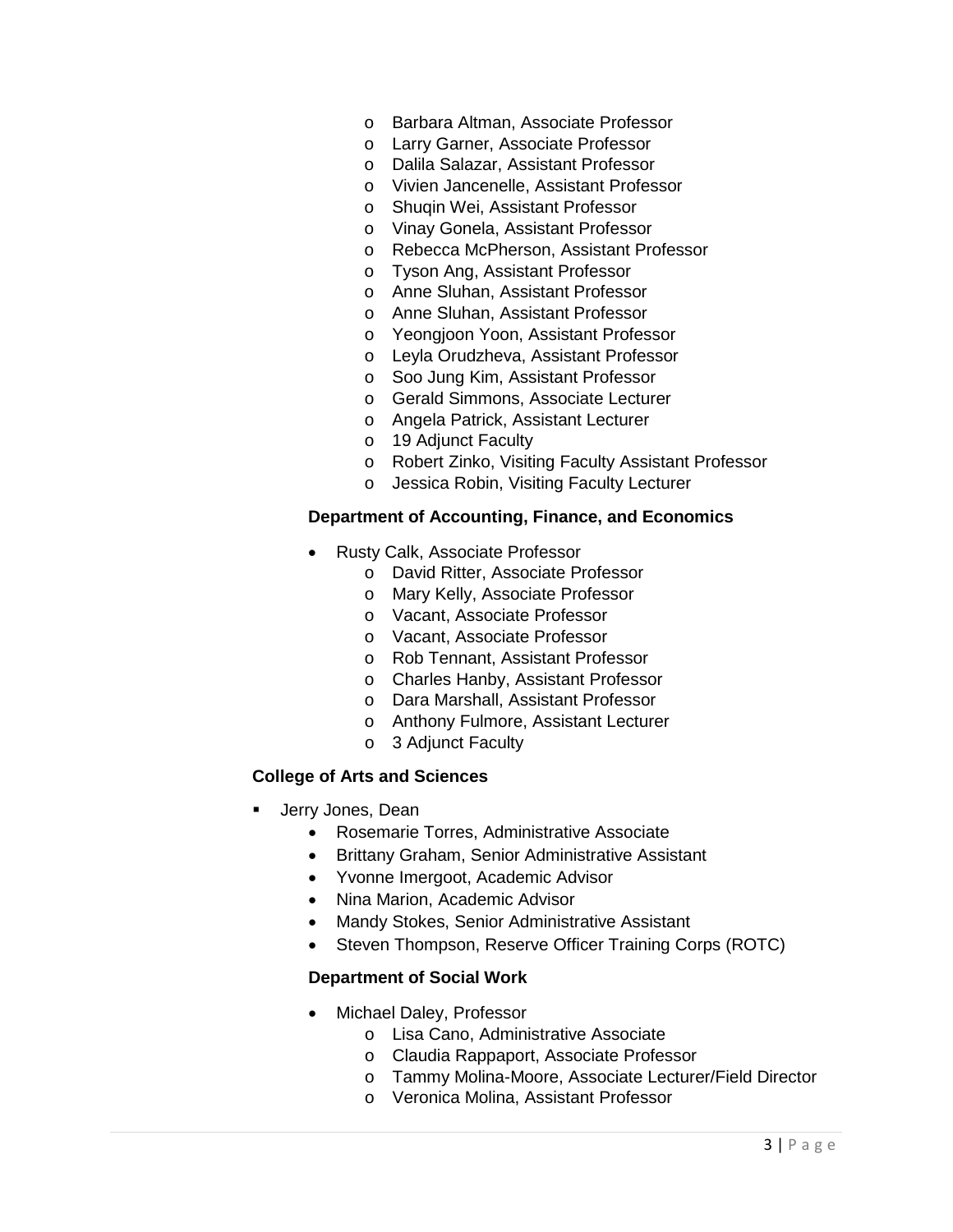- o Sheena Moore, Assistant Lecturer/Title IV-E Program Specialist
- o 4 Adjunct Faculty

### **Department of Social Sciences**

- Floyd Berry, Associate Professor
	- o Michelle Dietert, Associate Professor
	- o Jeffrey Dixon, Associate Professor
	- o Tammy Bracewell, Assistant Professor
	- o Roslyn Schoen, Assistant Professor
	- o Lynn Greenwood, Associate Lecturer
	- o Christine Jones, Assistant Professor
	- o John Koehler, Assistant Professor
	- o Michele Quinones, Assistant Professor
	- o Liana Taylor, Assistant Professor
	- o 14 Adjunct Faculty

### **Department of Humanities**

- Allen Redmon, Professor
	- o Luke Nichter, Professor
	- o Ryan Bayless, Associate Professor
	- o Amber Dunai, Assistant Professor
	- o Bruce Bowles, Assistant Professor/Writing Center Director
	- o Timothy Hemmis, Assistant Professor
	- o Jeffrey Kirchoff, Assistant Professor
	- o Cadra McDaniel, Assistant Professor
	- o 23 Adjunct Faculty

#### **Department of Science and Mathematics**

- Laura Anne Weiser Erlandson, Associate Professor
	- o Christopher Thron, Associate Professor
	- o Vanessa Collazo Velez, Laboratory Coordinator I
	- o Mienie Roberts, Associate Professor
	- o Taylor Harvey, Assistant Professor
	- o Linh Pham, Assistant Professor
	- o 6 Adjunct Faculty

### **Department of Nursing**

- Katie Sanders, Assistant Professor
	- o Catherine Pena, Assistant Lecturer
		- o 3 Adjunct Faculty

### **College of Education**

- Edward Hill, Dean
	- Harriet Ott, Senior Administrative Assistant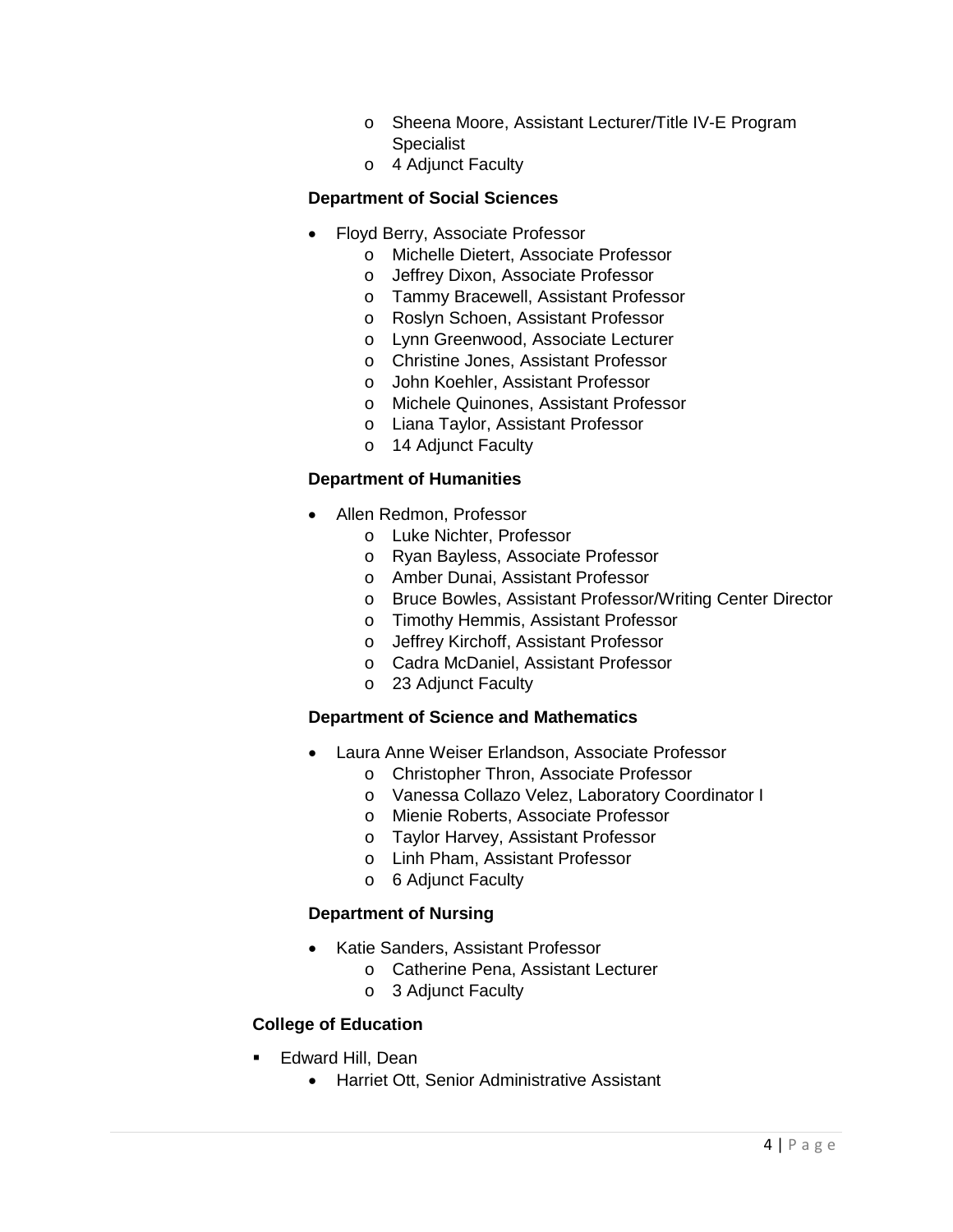#### **Educator Preparation Services**

- Vacant, Assistant Professor/Certification Officer
	- o Melissa Barlow, Senior Administrative Assistant
	- o Elizabeth Glenn, Certificate and Testing Coordinator
	- o 8 Adjunct Faculty

#### **Department of Counseling and Psychology**

- Samuel Fiala, Associate Professor
	- o Michaela Ploof, Senior Administrative Assistant
	- o Coady Lapierre, Professor
	- o Andria Schwegler, Associate Professor
	- o Samantha Airhart-Larraga, Assistant Professor
	- o Jeremy Berry, Assistant Professor
	- o Hao-Min Chen, Assistant Professor
	- o Daniel Clark, Assistant Professor
	- o Deanna Harris-McKoy, Assistant Professor
	- o Levi McClendon, Assistant Professor
	- o Gerald Pennie, Assistant Professor
	- o Vacant, Assistant Professor
	- o 20 Adjunct Faculty
	- o Brian Nowell, Visiting Faculty
	- o Caroline Norris, Assistant Clinical Faculty
		- **Cheryl Hoban, Senor Administrative Assistant**

#### **Department of Curriculum and Instruction**

- Joseph Vasek, Assistant Professor
	- o Dawn Fletcher, Senior Administrative Assistant
	- o Amanda Allen, Associate Professor
	- o Stephen Anderson, Associate Professor
	- o Agnes Tang, Assistant Professor
	- o Carl Juenke, Assistant Professor
	- o Vacant, Assistant Professor
	- o Vacant, Assistant Professor
	- o Vacant, Assistant Professor
	- o Vacant, Assistant Professor/Certification Officer
	- o 5 Adjunct Faculty

#### **Department of Educational Leadership and Human Development**

- Morgan Lewing, Assistant Professor
	- o Bobbie Eddins, Associate Professor
	- o Julie Kresta, Associate Professor
	- o Lisa Bunkowski, Assistant Professor
	- o William Duncan, Assistant Professor
	- o Joseph Vasek, Assistant Professor
	- o 5 Adjunct Faculty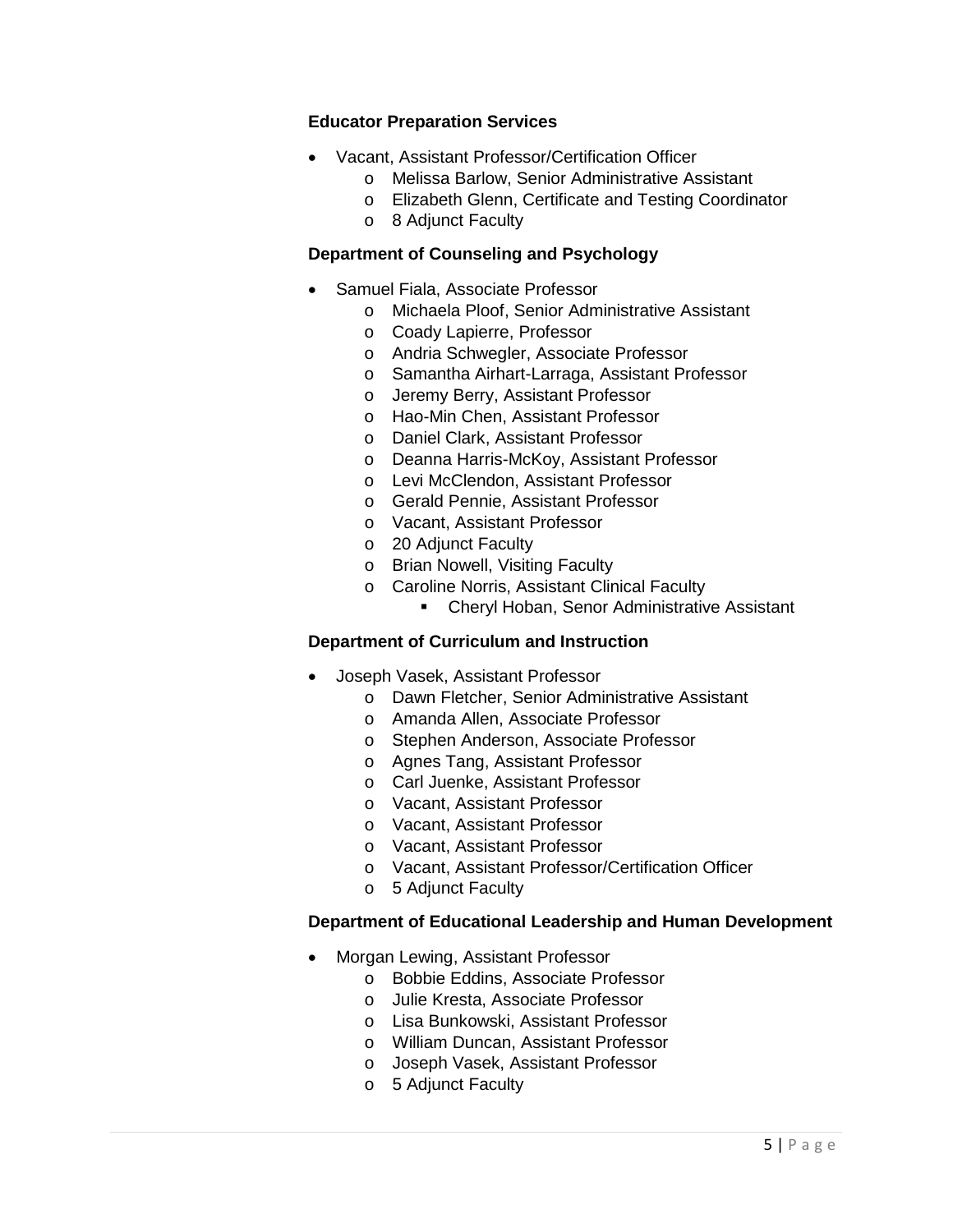### **Student Affairs**

- Brandon Griggs, Dean of Student Affairs
	- Jamie Wiatrek, Senior Administrative Assistant
	- Carmelia Amuna, Director of Student Counseling o Cheryl Hoban, Senior Administrative Assistant

### **Associate Dean of Student Affairs**

- Paul York, Associate Dean of Student Affairs and Deputy Title IX **Coordinator** 
	- o Espenosha Hughes, Senior Administrative Assistant
	- o Vacant, Director of Campus Recreation<br>Jeremy Abshire Coordinator of 0.
		- Jeremy Abshire, Coordinator of Campus Recreation
	- o Vacant, Assistant Director of Student and Civic **Engagement**
	- o Mikaela Romo-Ortega, New Student Programs Coordinator

### **Student Success**

- Larry Davis, Director of Student Success
	- o Mabel Howard, Senior Administrative Assistant
	- o DeEadra Albert-Green, Assistant Director of Academic **Support** 
		- **-** Donald Palmer, Tutor II
		- **Sandra Blackwell, Tutor II**
		- **Bradley McCombs, Tutor I**
		- **Jin Ho Oh, Tutor I**
		- **Trey Austin Teter, Tutor I**
		- **Sabrina Sears, Tutor I**
		- **Stephen Nuttall, Tutor I**

### **Access and Inclusion**

- Donald Norman, Director of Disability Services
	- o Cecilia Morales, Testing Center Coordinator
		- **Julie Gardner, Testing Proctor**

#### **Career and Professional Development**

- Heather Wheeler, Director of Career and Professional **Development** 
	- o Vacant, Internship Program Coordinator
	- o Amanda Olson, Career and Professional Development **Coordinator**

### **Enrollment Management**

- Clifton Jones, Executive Director of Enrollment Management
	- o Tametha Jeffries, Senior Administrative Assistant
	- o Yvonne Clarke, Senior Administrative Assistant

### **Student Financial Aid**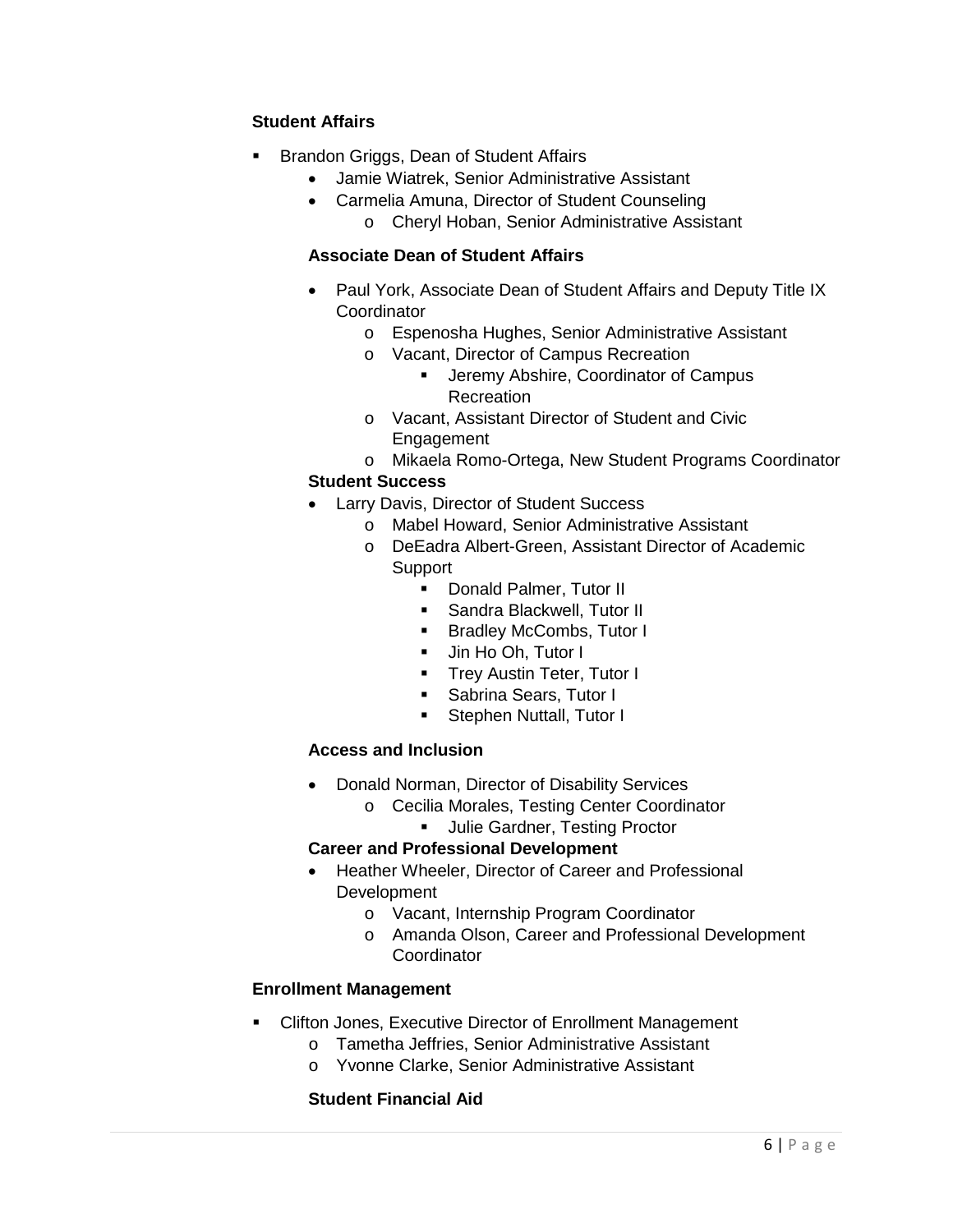- o Irene Montalvo, Director of Student Financial Aid
	- Danielle Mayes, Assistant Director of Student Financial Assistance
		- o Gina Marion, Financial Aid Advisor II
		- o Denise Vinson, Financial Aid Advisor II
		- o Barbara Winger, Financial Aid Assistant III
	- **Margaret Daniel, Loan Officer and Reconciliation Specialist**
	- Kathleen MacDonald, Financial Aid Advisor III

#### **Military and Veteran Services**

- o Tila Jernigan, Director of Military and Veteran Services
	- o Joe Wilkerson, Administrative Associate III
	- o Sasha White, Veterans Affairs Benefits Specialist
	- o Kimberly Washington, Veterans Affairs Benefits Specialist
	- o Robert Wells, Military Services Coordinator

#### **Recruitment and Undergraduate Admissions**

- o Joshua Smith, Director of Recruitment and Undergraduate Admissions
	- o Donna McFarland, Admissions Coordinator
		- **Melissa Steinmetz, Admissions Specialist II**
		- **Celeste Otero, Admissions Specialist II**
		- **Anna Coats, Transcript Analyst**
		- **Jacqueline Rodriquez, Transcript Analyst**
	- o Crystal Messina-Ferreira, Assistant Director, Admissions
		- **Jeffrey Barron, Admissions Counselor II**
		- **Gregory Bourgeois, Admissions Counselor II**
		- **EXECUTE: Christopher White, Admissions Counselor II**
		- **Sophia Rivas, Admissions Counselor II**

### **Office of the Registrar**

- o Hannah McDonald, University Registrar
	- o Caroline Williams, Associate Registrar
		- **Yvonne Henderson, Records Associate**
		- **Adriane Hunter, Assistant Scheduler**
		- **Vacant, Records Associate**
		- **Michelle Carroll, Records Associate**
		- **Milagros Rodriquez, Records Associate**
	- o Denise Pergl, Assistant Registrar
		- **Colleen Ward, End User Support Specialist II**
		- **Amelia Smith, Graduation Coordinator**

### **University Library**

- **Bridgit McCafferty, Director and Associate Librarian** 
	- o Stacy Ferrell, Business Coordinator
		- **EXECT:** Michelle Schmidt, Library Specialist, Circulation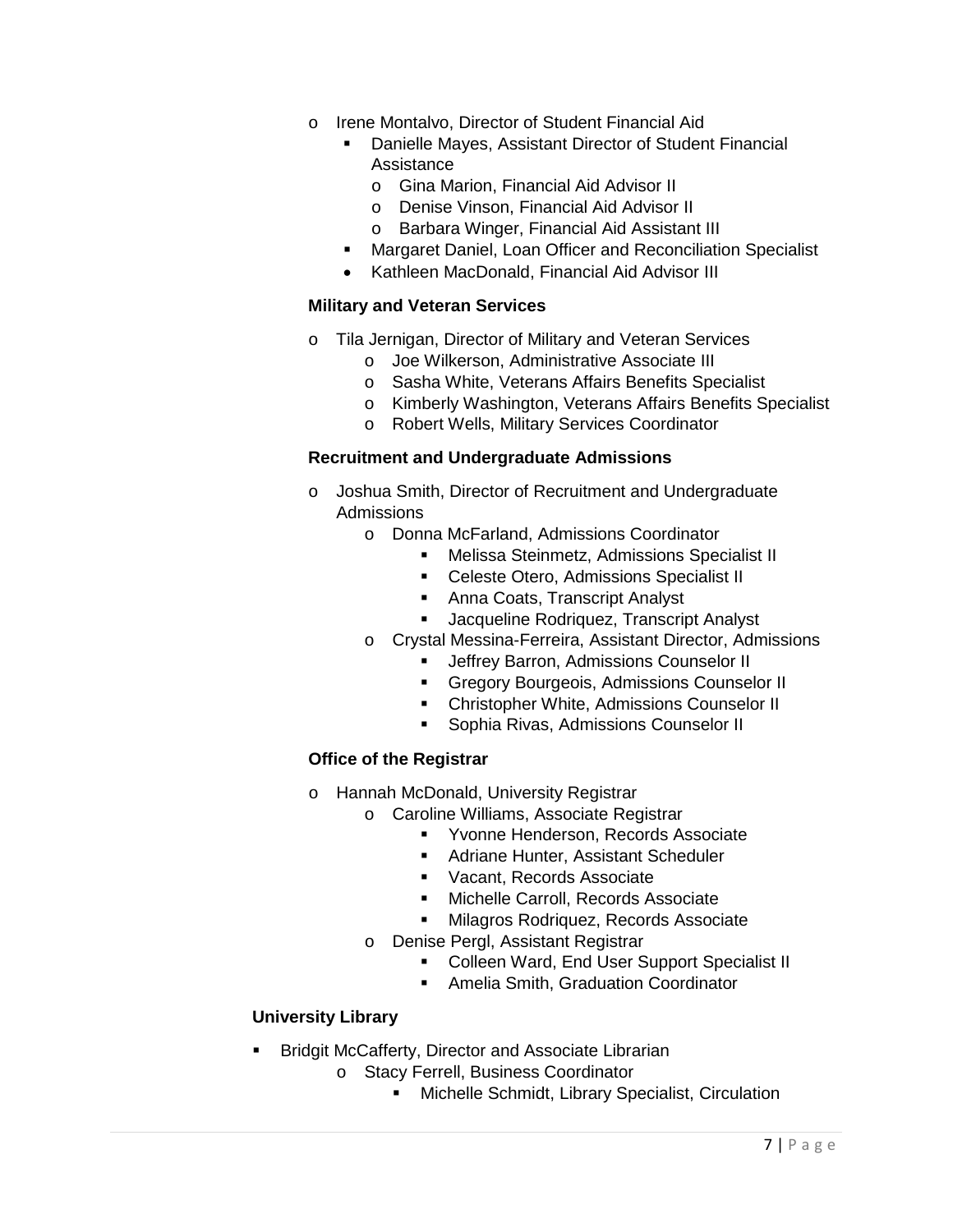- o Lisa Hopkins, Technical Services Manager and Assistant Librarian
	- **Victoria Eastes, Archivist**
	- **Dawn Harris, Acquisitions and Cataloging Librarian and** Assistant Librarian
	- Amanda Smith, Library Specialist, Technical Services
	- **Johnnie Porter, Library Specialist, Technical Services**
- o Michael Lutes, Head of Reference and Senior Librarian
	- **Margaret Dawson, Outreach and Instruction and I** Assistant Librarian
	- **Miiya Holmes, Reference Librarian**
	- **Michelle Shea, Education Librarian and Assistant** Librarian
- o Margaret Dawson, Circulation Coordinator
	- **EXEC** Carolyn Holloway, Library Associate, Circulation
	- **Sharon Sullivan, Library Specialist, Circulation**
	- **Joe Conley, Library Specialist, Circulation**

#### **Office of the Vice President of Finance and Administration**

- o Cynthia Carter-Horn, Vice President of Finance and Administration
	- Karen Weiss, Executive Assistant to the Vice President of Finance and Administration
	- **Rachelle Miller, Contract Specialist I**
	- Shawn Kelley, Safety and Risk Management Officer
	- Johnathan Fuselier, Procurement and Inventory Coordinator

#### **Human Resources**

- Tina Flores-Nevarez, Director of Human Resources
	- Tara Hunter, Human Resources
		- o Deborah Morrison, Human Resources Generalist II
		- o Tia Hadley, Human Resources Assistant
	- Ajay Abraham, Payroll Specialist II

#### **Business Affairs**

- Susan Bowden, Controller/Director of Business Affairs
	- Arnetta Brown, Director of Business Services
		- o Brittany Graham, Student Accounts Associate
		- o Darla Bland, Student Accounts Associate
		- o Danielle Patrom-Cooper, Student Accounts Associate (Part-Time)
		- o Kristle Little, Postal Clerk
	- Eileen Thomas, Senior Accountant
	- Danielle Clouden, Accountant
		- o Cindy Dunn, Accountant
	- Rachel Borego, Accounts Payable Supervisor
		- o Shelby Torres, Accounts Payable Associate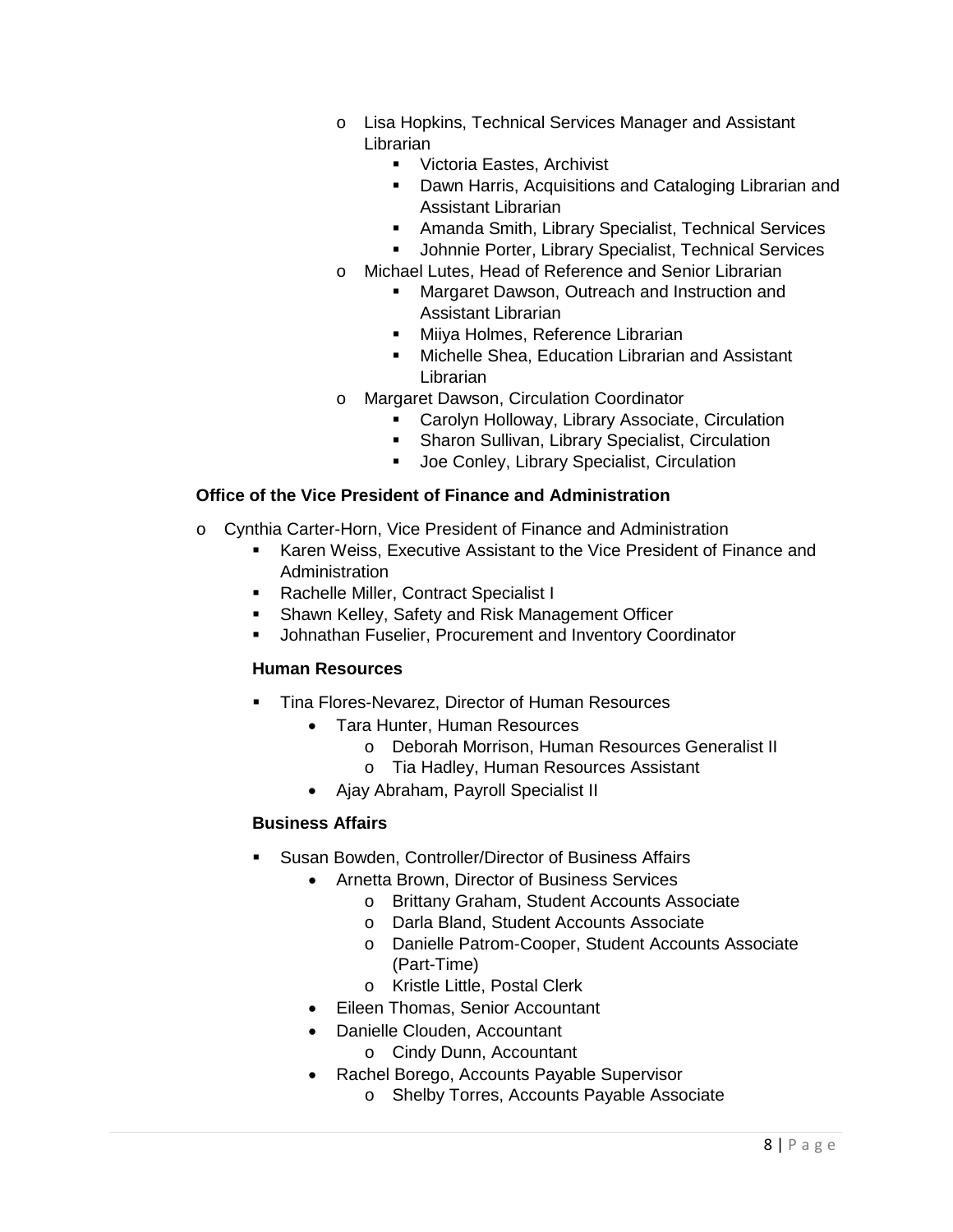### **Information Technology**

- Todd Lutz, Assistant Vice President, IT and Chief Information Officer
	- Elisa Gonzalez, Business Coordinator
	- Gail Wallin, Executive Director of Enterprise Applications
		- o Michael Coolbaugh, Software Applications Developer III
		- o Debra Davis, Business Analyst III
		- o Dawn Hill, Business Analyst III
		- o Vacant, Business Analyst III
		- o Santos Arroyo, IT Project Manager
	- Courtney Dobbs, Assistant Director of Information Technology **Services** 
		- o Robert Holbrook, End User Support Specialist II
		- o Gregory James, End User Support Specialist II
		- o Michael Richardson, End User Support Specialist II
	- Juan Maldonado, Senior Lead Systems Engineer
		- o Craig Laughrin, System Administrator II
		- o Marcus Armstrong, System Administrator II
	- Son Thai, Network Systems Analyst

### **University Police**

- Charles Rodriguez, Chief of Police, Director of University Police **Department** 
	- Sherry Doggett, Administrative Assistant
	- Erick Estrada, University Police Sergeant
		- o Keisha Murray, Police Officer
		- o Sean Clark, Police Officer
		- o Vacant, Police Officer
		- o Vacant, Police Officer (Part-Time)
		- o Jesus Macillas, Police Officer (Part-Time)
		- o Vacant, Police Officer (Part-Time)
		- o Vacant, Police Officer (Part-Time)
	- Andrew Flores, Police Sergeant
		- o Vacant, Police Communications Officer
		- o Charles Willson III, Police Communications Officer
		- o Sara Fox, Police Communications Officer (Part-Time)
		- o Selena Wright, Police Communications Officer (Part-Time)
		- o Vacant, Police Communications Officer (Part-Time)
		- o Vacant, Police Communications Officer (Part-Time)
		- o Darren McPhail, Police Officer

### **Compliance**

- **Deserie Mensch, University Compliance Officer** 
	- Michelle Zornes, Title IX Compliance Coordintor

### **Office of Research and Economic Development**